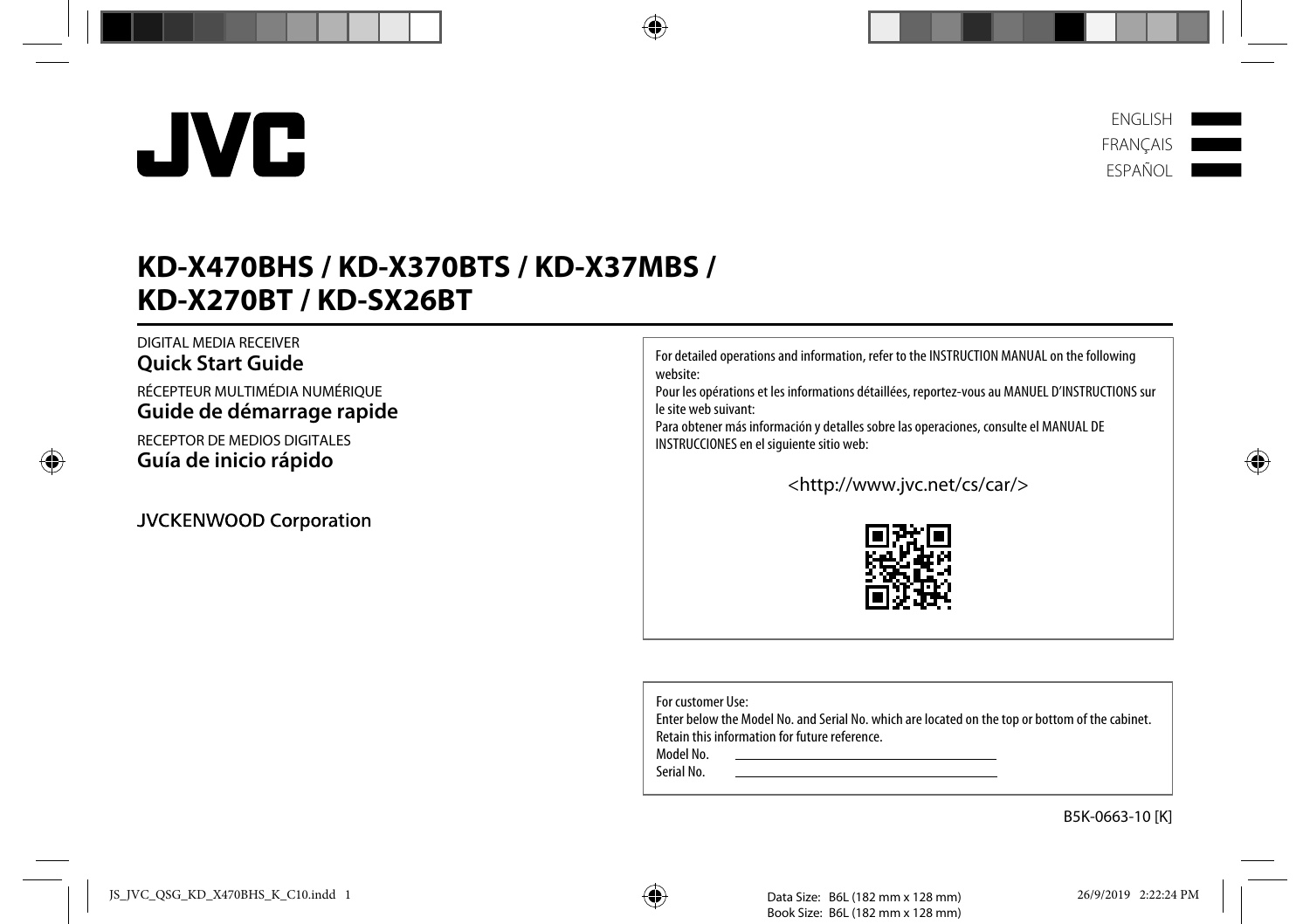**Información acerca de la eliminación de equipos eléctricos y electrónicos al final de la vida útil (aplicable a los países que hayan adoptado sistemas independientes de recogida de residuos)**



Los productos con el símbolo de un contenedor con ruedas tachado no podrán ser desechados como residuos domésticos. Los equipos eléctricos y electrónicos al final de la vida útil, deberán ser reciclados en instalaciones que puedan dar el tratamiento adecuado a estos productos y a sus subproductos residuales correspondientes. Póngase en contacto con su administración local para obtener información sobre el punto de recogida más cercano. Un tratamiento correcto del reciclaje y la eliminación de residuos ayuda a conservar los recursos y evita al mismo tiempo efectos perjudiciales en la salud y el medio ambiente.

#### **Informação sobre a eliminação de pilhas**

Este produto não deve ser eliminado como lixo doméstico geral. Devolva a pilha usada ao revendedor ou entidade autorizada para que a mesma seja devolvida ao fabricante ou importador.

A reciclagem e a eliminação de lixo de maneira apropriada ajudarão a conservar os recursos naturais ao mesmo tempo que prevenirão os efeitos prejudicais à nossa saúde e ao meio ambiente.

#### **FCC CAUTION**

Changes or modifications not expressly approved by the party responsible for compliance could void the user's authority to operate the equipment.

NOTE: This equipment has been tested and found to comply with the limits for a Class B digital device, pursuant to part 15 of the FCC Rules. These limits are designed to provide reasonable protection against harmful interference in a residential installation. This equipment generates, uses and can radiate radio frequency energy and, if not installed and used in accordance with the instructions, may cause harmful interference to radio communications. However, there is no guarantee that interference will not occur in a particular installation. If this equipment does cause harmful interference to radio or television reception, which can be determined by turning the equipment off and on, the user is encouraged to try to correct the interference by one or more of the following measures:

- Reorient or relocate the receiving antenna.
- Increase the separation between the equipment and receiver.
- Connect the equipment into an outlet on a circuit different from that to which the receiver is connected.
- Consult the dealer or an experienced radio/TV technician for help.

#### **Supplier's Declaration of Conformity**

| Trade Name: JVC |                                                                                             |
|-----------------|---------------------------------------------------------------------------------------------|
|                 | Products: DIGITAL MEDIA RECEIVER                                                            |
|                 | Model Name: KD-X470BHS/KD-X370BTS/KD-X37MBS/KD-X270BT/KD-SX26BT                             |
|                 | Responsible Party: JVCKENWOOD USA CORPORATION                                               |
|                 | 2201 East Dominguez Street, Long Beach, CA 90810, U.S.A.                                    |
|                 | PHONE: 310 639-9000                                                                         |
|                 | THIC DEVICE COMBLIES WITH BADT 15 OF THE FCC BLUES. ODED ATION IS SHD IECT TO THE FOLLOWING |

THIS DEVICE COMPLIES WITH PART 15 OF THE FCC RULES. OPERATION IS SUBJECT TO THE FOLLOWING TWO CONDITIONS:

- (1) THIS DEVICE MAY NOT CAUSE HARMFUL INTERFERENCE, AND
- (2) THIS DEVICE MUST ACCEPT ANY INTERFERENCE RECEIVED, INCLUDING INTERFERENCE THAT MAY CAUSE UNDESIRED OPERATION.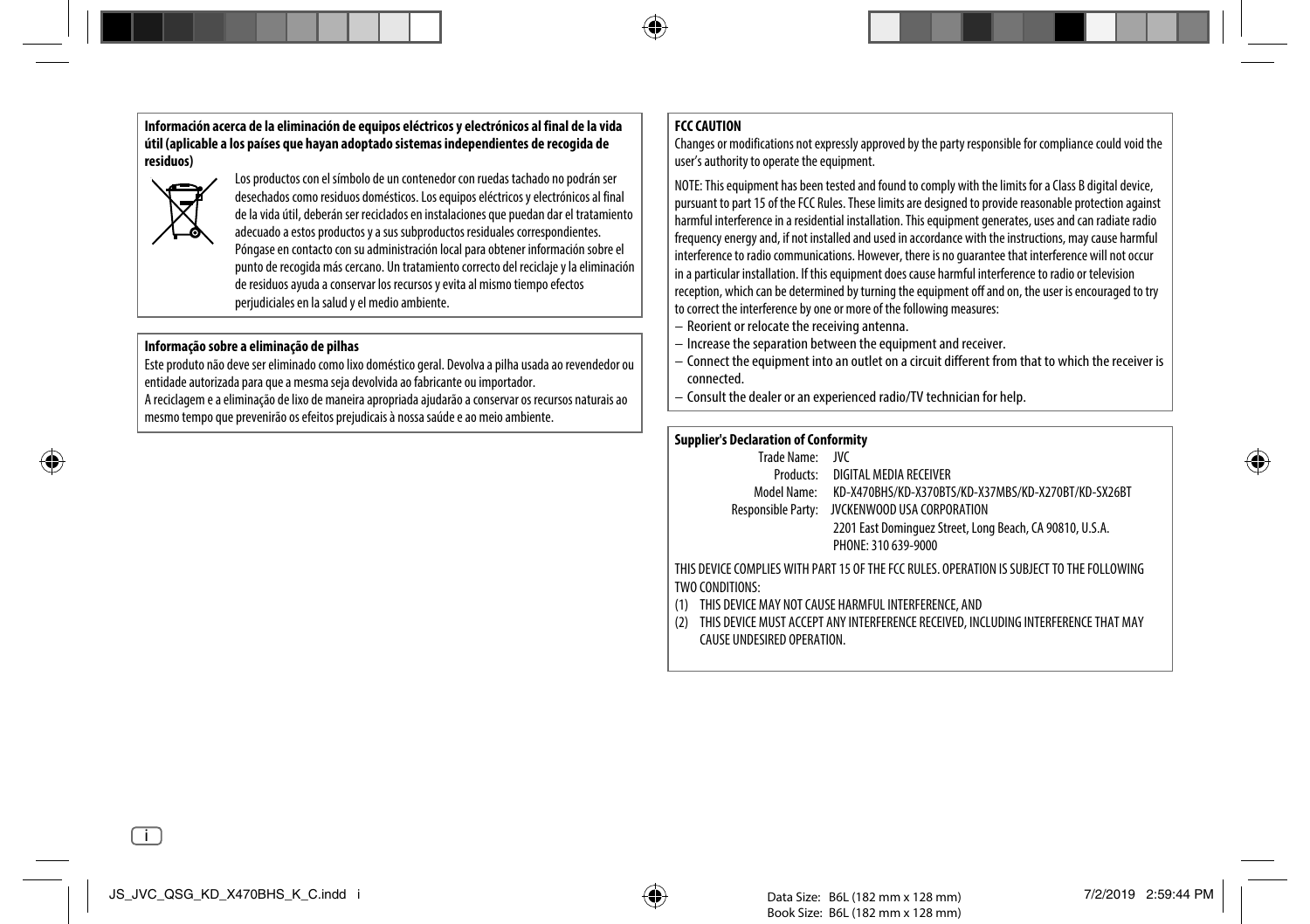#### **IC (Industry Canada) Caution**

This device contains licence-exempt transmitter(s)/receiver(s) that comply with Innovation, Science and Economic Development Canada's licence-exempt RSS(s). Operation is subject to the following two conditions:

- 1. This device may not cause interference.
- 2. This device must accept any interference, including interference that may cause undesired operation of the device.

#### **Attention de 'IC (Industrie Canada)**

L'émetteur/récepteur exempt de licence contenu dans le présent appareil est conforme aux CNR d'Innovation, Sciences et Développement économique Canada applicables aux appareils radio exempts de licence. L'exploitation est autorisée aux deux conditions suivantes :

- 1. L'appareil ne doit pas produire de brouillage.
- 2. L'appareil doit accepter tout brouillage radioélectrique subi, même si le brouillage est susceptible d'en compromettre le fonctionnement.

Contains Bluetooth Module FCC ID: ZWY88112

IC ID: 12033A-88112

This transmitter must not be co-located or operated in conjunction with any other antenna or transmitter.

#### **CAUTION**

This equipment complies with FCC/IC radiation exposure limits set forth for an uncontrolled environment and meets the FCC radio frequency (RF) Exposure Guidelines and RSS-102 of the IC radio frequency (RF) Exposure rules. This equipment should be installed and operated keeping the radiator at least 20 cm or more away from person's body.

#### **ATTENTION**

Cet équipement est conforme aux limites d'exposition aux rayonnements énoncées pour un environnement non contrôlé et respecte les règles les radioélectriques (RF) de la FCC lignes directrices d'exposition et d'exposition aux fréquences radioélectriques (RF) CNR-102 de l'IC. Cet équipement doit être installé et utilisé en gardant une distance de 20 cm ou plus entre le radiateur et le corps humain.

#### **Para cumplimiento de la IFT:**

"La operación de este equipo está sujeta a las siguientes dos condiciones:

- (1) es posible que este equipo o dispositivo no cause interferencia perjudicial y
- (2) este equipo o dispositivo debe aceptar cualquier interferencia, incluyendo la que pueda causar su operación no deseada"

## **SOFTWARE LICENSE AGREEMENT**

The software embedded in the Product (hereinafter the "Licensed Software") provided by Licensor is copyrighted to or sublicensable by the Licensor, and this Agreement provides for the terms and conditions which Users shall follow in order to use the Licensed Software.

The User shall use the Licensed Software by agreeing with the terms of this Software License Agreement. This Agreement shall be deemed completed at the time the User (hereinafter the "User") initially used the Product in which the "Licensed Software" is embedded.

The Licensed Software may include the software which has been licensed to the Licensor directly or indirectly from any third party. In such case, some third parties require the Users to follow their conditions for use separately from this Software License Agreement. Such software shall not be subject to this Agreement, and the Users are urged to read the "Important Notice concerning the Software" to be provided separately below.

#### **Article 1 General Provision**

The Licensor shall grant to the User a non-exclusive and non-transferable (other than the exceptional case referred to in Article 3, Paragraph 1) licensed to use the Licensed Software within the country of the User. (the country where the User bought the Product (hereinafter the "Country")

#### **Article 2 License**

- 1. The license granted under this Agreement shall be the right to use the Licensed Software in the Product.
- 2. The User shall not duplicate, copy, modify, add, translate or otherwise alter, or lease the Licensed Software and any related documents, whether in whole or in part.
- 3. The use of the Licensed Software shall be limited to personal purpose, and the Licensed Software shall not be distributed, licensed or sub-licensed whether it is for commercial purpose or not.
- 4. The User shall use the Licensed Software according to the directions described in the operation manual or help file, and is prohibited to use or duplicate any data in a manner violating the Copyright Law or any other laws and regulations by applying whole or a part of the Licensed Software.

#### **Article 3 Conditions for Grant of License**

- 1. When the User transfers the Product, it may also transfer the license to use the Licensed Software embedded in the Product (including any related materials, updates and upgrades) on condition that no original, copies or related materials continue in the possession of the User, and that the User shall cause the transferee to comply with this Software License Agreement.
- 2. The User shall not carry out reverse engineering, disassembling, decompiling or any other code analysis works in connection with the Licensed Software.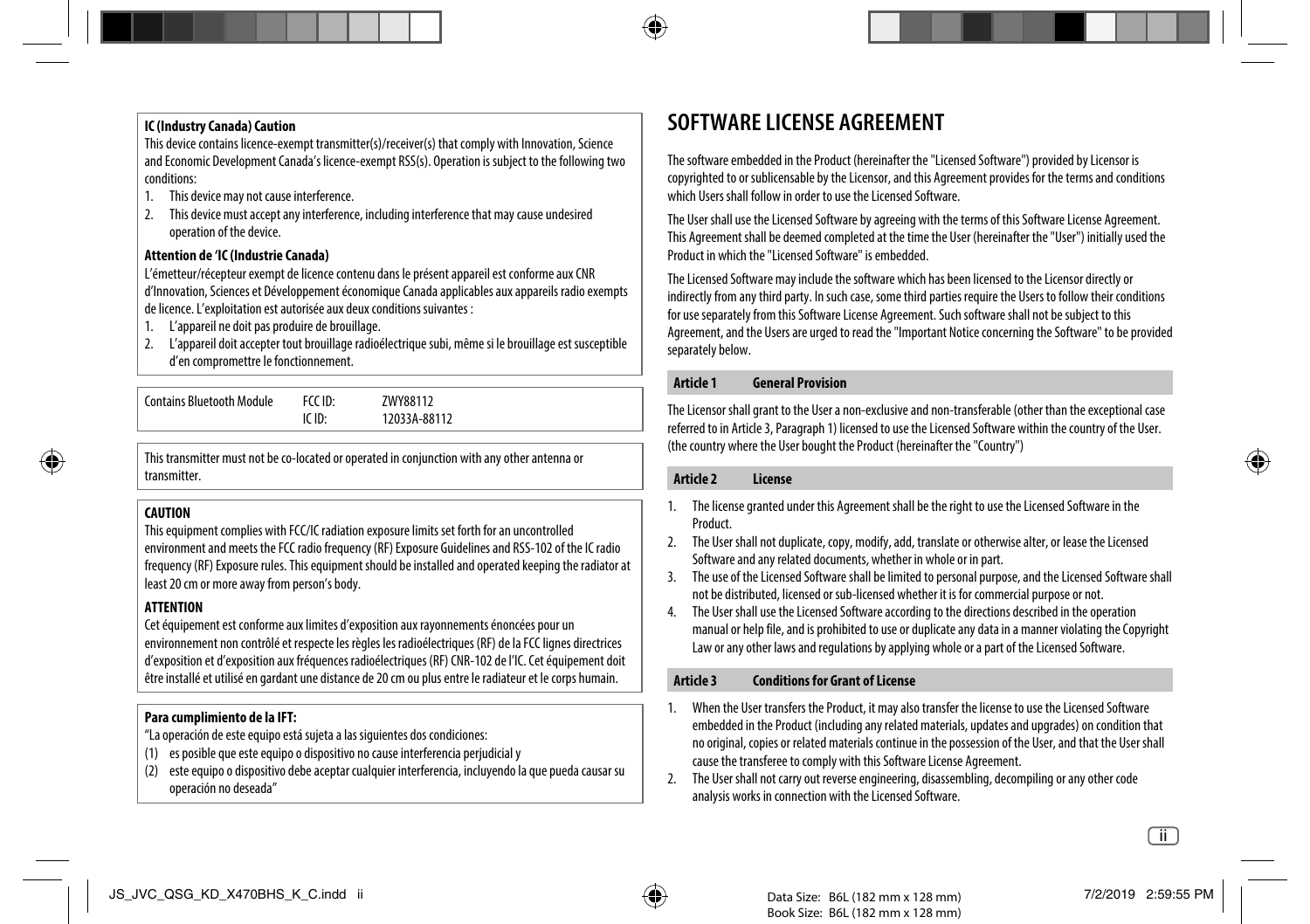#### **Article 4 Right pertaining to the Licensed Software**

Any and all copyrights and other rights pertaining to the Licensed Software and related documents shall belong to the Licensor or the original holder of the right who granted to the Licensor the license or sublicense for the Licensed Software (hereinafter the "Original Rightholder"), and the User shall not be entitled to any right other than the license granted hereunder, in respect of the Licensed Software and any related documents.

#### **Article 5 Indemnification of Licensor**

- 1. Neither the Licensor nor the Original Rightholder shall be liable for any damage incurred by the User or any third party due to the exercise of the license granted to the User under this Agreement, unless otherwise restricted by law.
- 2. The Licensor will offer no guarantee for the merchantability, convertibility and consistency with certain objective of the Licensed Software.

#### **Article 6 Liability to Third Party**

If any dispute has arisen with any third party due to an infringement upon a copyright, patent or any other intellectual property right that was caused by the User's use of the Licensed Software, the User shall settle such dispute at its own cost and hold the Licensor and the Original Rightholder harmless from any inconvenience it may cause.

#### **Article 7 Confidentiality**

The User shall keep the confidentiality of such portion of the Licensed Software, related documents thereof or any other information to be granted under this Agreement, as well as the conditions of this Agreement as has not yet entered the public domain, and shall not disclose or divulge the same to any third party without approval of the Licensor.

#### **Article 8 Termination**

In case the User falls under any of the events described in the following items, the Licensor may immediately terminate this Agreement or claim that the User compensates for the damage incurred by the Licensor due to such event:

- (1) when the User violated any provision of this Agreement; or
- (2) when a petition has been filed against the User for an attachment, provisional attachment, provisional disposition or any other compulsory execution.

#### **Article 9 Destruction of the Licensed Software**

If this Agreement is terminated pursuant to the provision of Article 8, the User shall destroy the Licensed Software, any related documents and copies thereof within two (2) weeks from such date of termination.

#### **Article 10 Protection of Copyright**

- 1. The copyright and all the other intellectual property rights relating to the Licensed Software shall belong to the Licensor and the Original Rightholder, and in no event shall they be under the ownership of the User.
- 2. The User shall, whenever it uses the Licensed Software, comply with any laws relating to the copyright and other intellectual property rights.

#### **Article 11 Export Restriction**

- 1. It is prohibited to export the Licensed Software and any related documents outside the country of the User (including transmission thereof outside the country of the User via Internet of other communication tools).
- 2. The User shall understand that the Licensed Software shall be subject to the export restrictions adopted by the country of User and any other countries.
- 3. The User shall agree that the software will be subject to any and all applicable international and domestic laws (including the export control regulation of the country of User and any other countries, and any restrictions concerning the end-users, the use by end-users and importing countries to be provided by the country of User and any other countries, and any other governmental authorities).

#### **Article 12 Miscellaneous**

- 1. In the event any part of this Agreement is invalidated by operation of law, the residual provisions shall continue in force.
- 2. Matters not stipulated in this Agreement or any ambiguity or question raised in the construction of this Agreement shall be provided or settled upon good-faith consultation between the Licensor and the User.
- 3. The Licensor and the User hereby agree that this Agreement is governed by the laws of Japan, and any dispute arising from, and relating to the rights and obligations under, this Agreement shall be submitted to the exclusive jurisdiction of the Tokyo District Court for its first instance.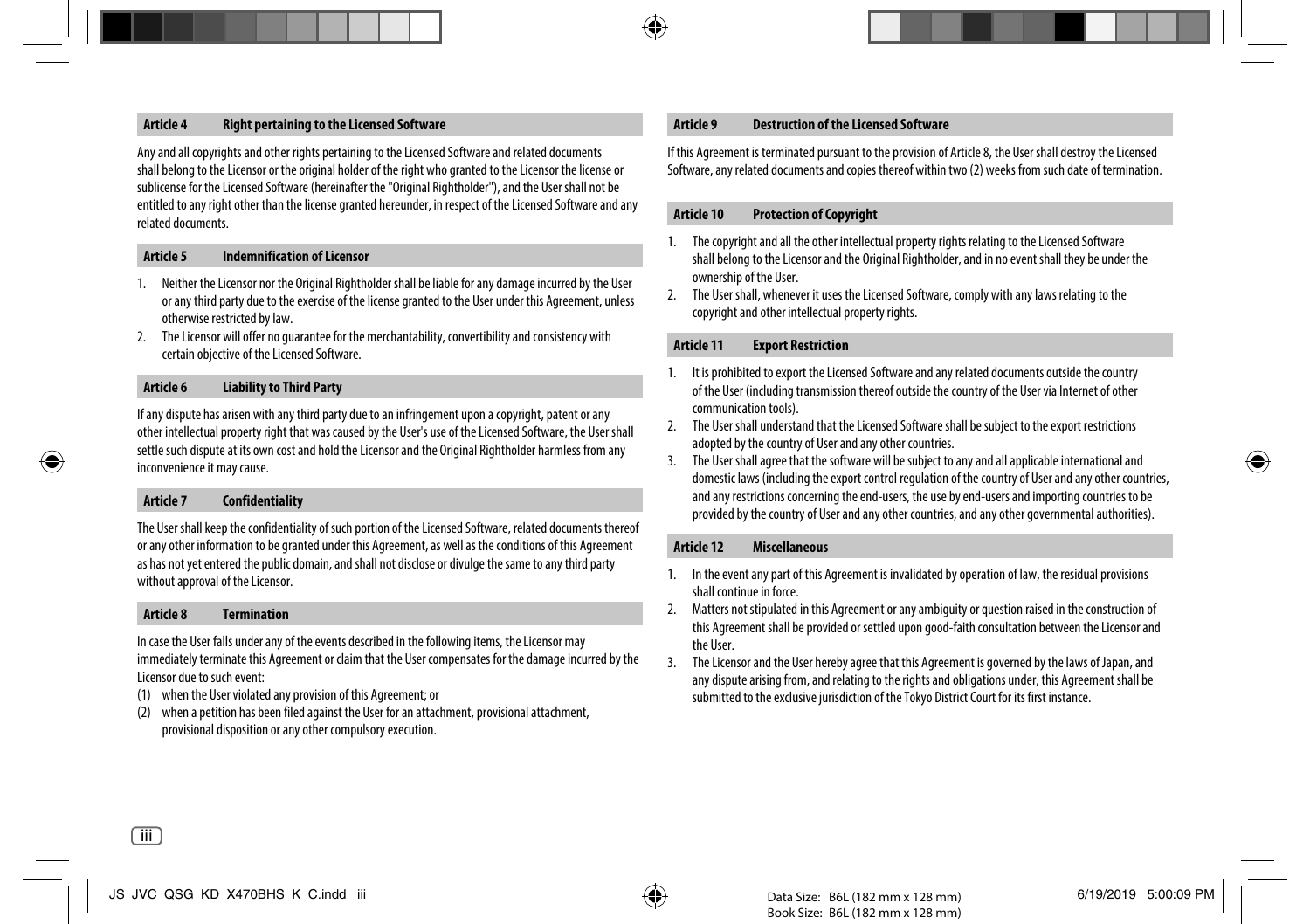## **Important Notice concerning the Software**

#### -jansson

Copyright (c) 2009-2012 Petri Lehtinen <petri@digip.org>

Permission is hereby granted, free of charge, to any person obtaining a copy of this software and associated documentation files (the "Software"), to deal in the Software without restriction, including without limitation the rights to use, copy, modify, merge, publish, distribute, sublicense, and/or sell copies of the Software, and to permit persons to whom the Software is furnished to do so, subject to the following conditions:

The above copyright notice and this permission notice shall be included in all copies or substantial portions of the Software.

THE SOFTWARE IS PROVIDED "AS IS", WITHOUT WARRANTY OF ANY KIND, EXPRESS OR IMPLIED, INCLUDING BUT NOT LIMITED TO THE WARRANTIES OF MERCHANTABILITY, FITNESS FOR A PARTICULAR PURPOSE AND NONINFRINGEMENT. IN NO EVENT SHALL THE AUTHORS OR COPYRIGHT HOLDERS BE LIABLE FOR ANY CLAIM, DAMAGES OR OTHER LIABILITY, WHETHER IN AN ACTION OF CONTRACT, TORT OR OTHERWISE, ARISING FROM, OUT OF OR IN CONNECTION WITH THE SOFTWARE OR THE USE OR OTHER DEALINGS IN THE SOFTWARE.

#### -cJSON

#### Copyright (c) 2009 Dave Gamble

Permission is hereby granted, free of charge, to any person obtaining a copy of this software and associated documentation files (the "Software"), to deal in the Software without restriction, including without limitation the rights to use, copy, modify, merge, publish, distribute, sublicense, and/or sell copies of the Software, and to permit persons to whom the Software is furnished to do so, subject to the following conditions:

The above copyright notice and this permission notice shall be included in all copies or substantial portions of the Software.

THE SOFTWARE IS PROVIDED "AS IS", WITHOUT WARRANTY OF ANY KIND, EXPRESS OR IMPLIED, INCLUDING BUT NOT LIMITED TO THE WARRANTIES OF MERCHANTABILITY, FITNESS FOR A PARTICULAR PURPOSE AND NONINFRINGEMENT. IN NO EVENT SHALL THE AUTHORS OR COPYRIGHT HOLDERS BE LIABLE FOR ANY CLAIM, DAMAGES OR OTHER LIABILITY, WHETHER IN AN ACTION OF CONTRACT, TORT OR OTHERWISE, ARISING FROM, OUT OF OR IN CONNECTION WITH THE SOFTWARE OR THE USE OR OTHER DEALINGS IN THE **SOFTWARE** 

#### -CMP

#### The MIT License (MIT)

Copyright (c) 2014 Charles Gunyon

Permission is hereby granted, free of charge, to any person obtaining a copy of this software and associated documentation files (the "Software"), to deal in the Software without restriction, including without limitation the rights to use, copy, modify, merge, publish, distribute, sublicense, and/or sell copies of the Software, and to permit persons to whom the Software is furnished to do so, subject to the following conditions:

The above copyright notice and this permission notice shall be included in all copies or substantial portions of the Software.

THE SOFTWARE IS PROVIDED "AS IS", WITHOUT WARRANTY OF ANY KIND, EXPRESS OR IMPLIED, INCLUDING BUT NOT LIMITED TO THE WARRANTIES OF MERCHANTABILITY, FITNESS FOR A PARTICULAR PURPOSE AND NONINFRINGEMENT. IN NO EVENT SHALL THE AUTHORS OR COPYRIGHT HOLDERS BE LIABLE FOR ANY CLAIM, DAMAGES OR OTHER LIABILITY, WHETHER IN AN ACTION OF CONTRACT, TORT OR OTHERWISE, ARISING FROM, OUT OF OR IN CONNECTION WITH THE SOFTWARE OR THE USE OR OTHER DEALINGS IN THE **SOFTWARE** 

#### nanopb

Copyright (c) 2011 Petteri Aimonen <ipa at nanopb.mail.kapsi.fi>

This software is provided 'as-is', without any express or implied warranty. In no event will the authors be held liable for any damages arising from the use of this software.

Permission is granted to anyone to use this software for any purpose, including commercial applications, and to alter it and redistribute it freely, subject to the following restrictions:

- 1. The origin of this software must not be misrepresented; you must not claim that you wrote the original software. If you use this software in a product, an acknowledgment in the product documentation would be appreciated but is not required.
- 2. Altered source versions must be plainly marked as such, and must not be misrepresented as being the original software.
- 3. This notice may not be removed or altered from any source distribution.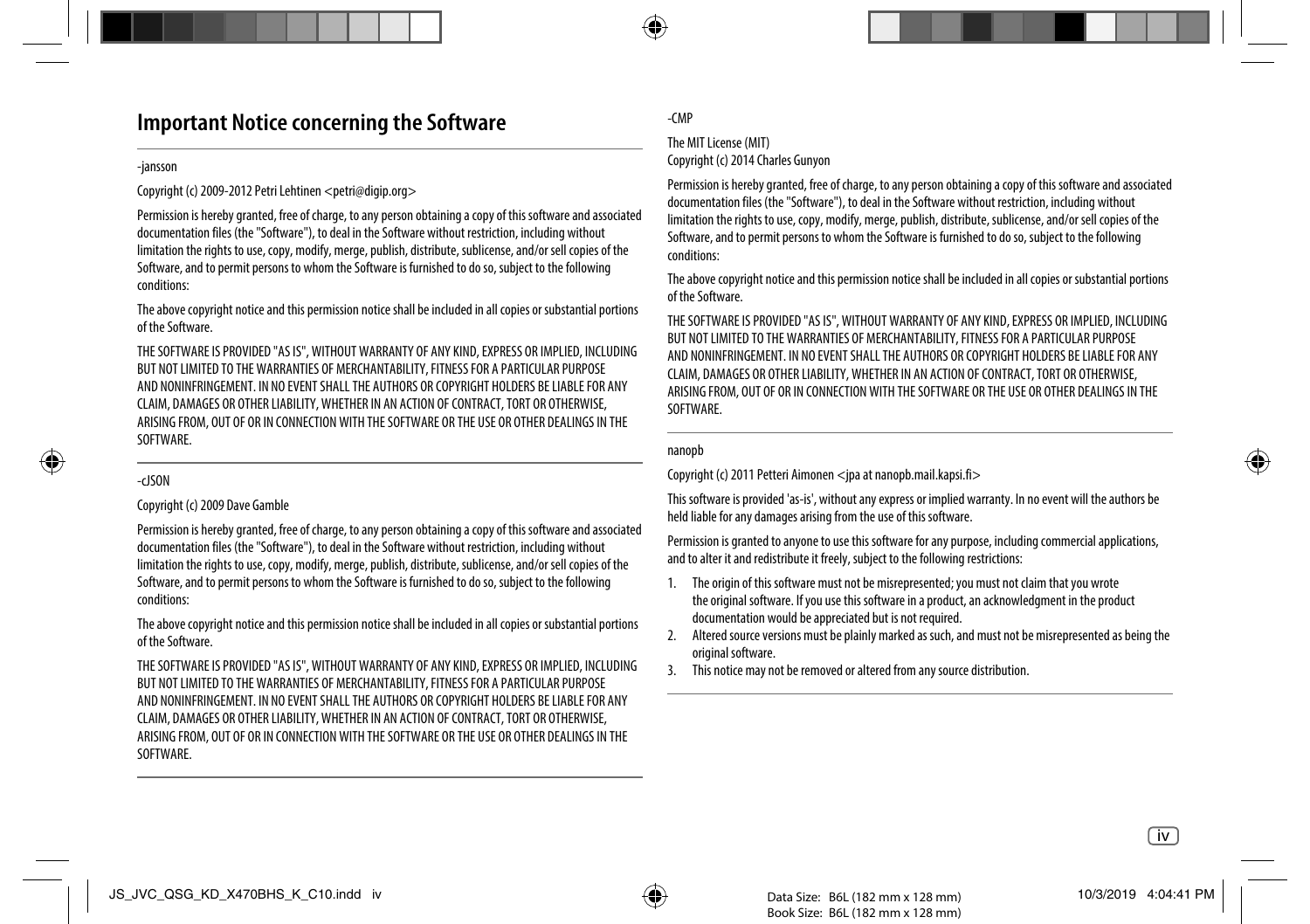#### sha2 AUTHOR: Aaron D. Gifford - http://www.aarongifford.com/

Copyright (c) 2000-2001, Aaron D. Gifford All rights reserved.

You may obtain a copy of the license at https://opensource.org/licenses/BSD-3-Clause

THE SOFTWARE IS PROVIDED "AS IS", WITHOUT WARRANTY OF ANY KIND, EXPRESS OR IMPLIED, INCLUDING BUT NOT LIMITED TO THE WARRANTIES OF MERCHANTABILITY, FITNESS FOR A PARTICULAR PURPOSE AND NONINFRINGEMENT. IN NO EVENT SHALL THE AUTHORS OR COPYRIGHT HOLDERS BE LIABLE FOR ANY CLAIM, DAMAGES OR OTHER LIABILITY, WHETHER IN AN ACTION OF CONTRACT, TORT OR OTHERWISE, ARISING FROM, OUT OF OR IN CONNECTION WITH THE SOFTWARE OR THE USE OR OTHER DEALINGS IN THE SOFTWARE.

#### Posix

Copyright (c) 1990, 1993 The Regents of the University of California. All rights reserved.

Redistribution and use in source and binary forms, with or without modification, are permitted provided that the following conditions are met:

- 1. Redistributions of source code must retain the above copyright notice, this list of conditions and the following disclaimer.
- 2. Redistributions in binary form must reproduce the above copyright notice, this list of conditions and the following disclaimer in the documentation and/or other materials provided with the distribution.
- 3. All advertising materials mentioning features or use of this software must display the following acknowledgement:

This product includes software developed by the University of California, Berkeley and its contributors.

4. Neither the name of the University nor the names of its contributors may be used to endorse or promote products derived from this software without specific prior written permission.

Copyright (C) 1993 by Sun Microsystems, Inc. All rights reserved.

Developed at SunPro, a Sun Microsystems, Inc. business.

Permission to use, copy, modify, and distribute this software is freely granted, provided that this notice is preserved.

Copyright (C) 1991-2, RSA Data Security, Inc. Created 1991. All rights reserved.

License to copy and use this software is granted provided that it is identified as the "RSA Data Security, Inc. MD4 Message-Digest Algorithm" in all material mentioning or referencing this software or this function.

Copyright (c) 1995, 1996 Carnegie-Mellon University. All rights reserved. Author: Chris G. Demetriou

Permission to use, copy, modify and distribute this software and its documentation is hereby granted, provided that both the copyright notice and this permission notice appear in all copies of the software, derivative works or modified versions, and any portions thereof, and that both notices appear in supporting documentation.

CARNEGIE MELLON ALLOWS FREE USE OF THIS SOFTWARE IN ITS "AS IS" CONDITION. CARNEGIE MELLON DISCLAIMS ANY LIABILITY OF ANY KIND FOR ANY DAMAGES WHATSOEVER RESULTING FROM THE USE OF THIS SOFTWARE.

Carnegie Mellon requests users of this software to return to

Software Distribution Coordinator or Software.Distribution@ CS.CMU.EDU School of Computer Science Carnegie Mellon University Pittsburgh PA 15213-3890

any improvements or extensions that they make and grant Carnegie the rights to redistribute these changes.

License is also granted to make and use derivative works provided that such works are identified as "derived from the RSA Data Security, Inc. MD4 Message-Digest Algorithm" in all material mentioning or referencing the derived work.

RSA Data Security, Inc. makes no representations concerning either the merchantability of this software or the suitability of this software for any particular purpose. It is provided "as is" without express or implied warranty of any kind.

Copyright (c) 1993 Martin Birgmeier

All rights reserved.

You may redistribute unmodified or modified versions of this source code provided that the above copyright notice and this and the following conditions are retained.

This software is provided "as is", and comes with no warranties of any kind. I shall in no event be liable for anything that happens to anyone/anything when using this software. These notices must be retained in any copies of any part of this documentation and/or software.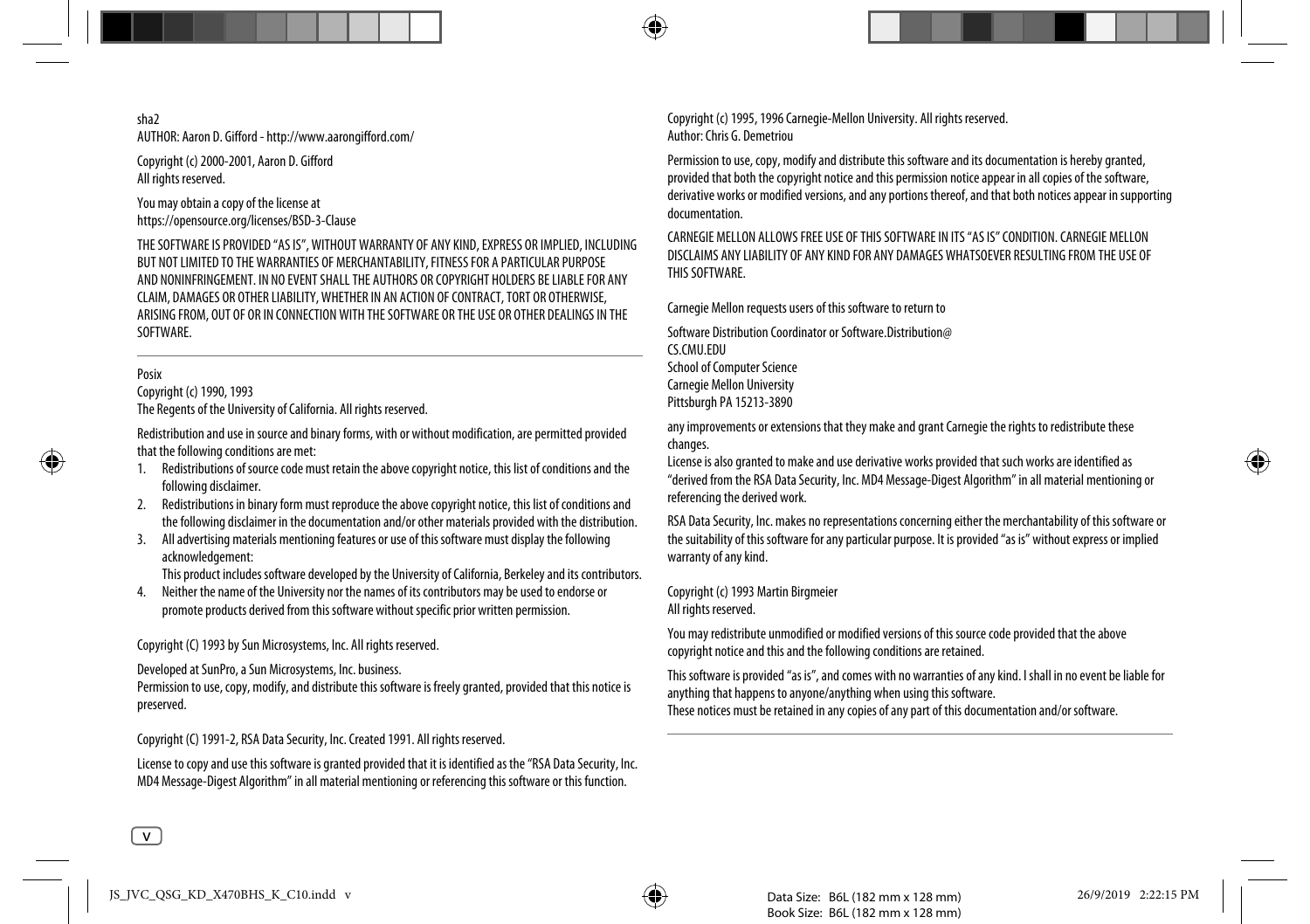T-Kernel 2.0 This product uses the source code of T-Kernel 2.0 under T-License 2.0 granted by T-Engine Forum (www.tron.org)

BSD-3-Clause Copyright (c) 2000-2001, Aaron D. Gifford All rights reserved. You may obtain a copy of the license at https://opensource.org/licenses/BSD-3-Clause

THE SOFTWARE IS PROVIDED "AS IS", WITHOUT WARRANTY OF ANY KIND, EXPRESS OR IMPLIED, INCLUDING BUT NOT LIMITED TO THE WARRANTIES OF MERCHANTABILITY, FITNESS FOR A PARTICULAR PURPOSE AND NONINFRINGEMENT. IN NO EVENT SHALL THE AUTHORS OR COPYRIGHT HOLDERS BE LIABLE FOR ANY CLAIM, DAMAGES OR OTHER LIABILITY, WHETHER IN AN ACTION OF CONTRACT, TORT OR OTHERWISE, ARISING FROM, OUT OF OR IN CONNECTION WITH THE SOFTWARE OR THE USE OR OTHER DEALINGS IN THE SOFTWARE.

LFS Subsystem

Copyright The Regents of the University of California. All rights reserved.

You may obtain a copy of the license at https://directory.fsf.org/wiki/License:BSD-4-Clause

THE SOFTWARE IS PROVIDED "AS IS", WITHOUT WARRANTY OF ANY KIND, EXPRESS OR IMPLIED, INCLUDING BUT NOT LIMITED TO THE WARRANTIES OF MERCHANTABILITY, FITNESS FOR A PARTICULAR PURPOSE AND NONINFRINGEMENT. IN NO EVENT SHALL THE AUTHORS OR COPYRIGHT HOLDERS BE LIABLE FOR ANY CLAIM, DAMAGES OR OTHER LIABILITY, WHETHER IN AN ACTION OF CONTRACT, TORT OR OTHERWISE, ARISING FROM, OUT OF OR IN CONNECTION WITH THE SOFTWARE OR THE USE OR OTHER DEALINGS IN THE SOFTWARE.

Accordo2 Player Apache License Licensed under the Apache License, Version 2.0, January 2004(the "License"); You may obtain a copy of the license at http://www.apache.org/licenses/LICENSE-2.0

THE SOFTWARE IS PROVIDED "AS IS", WITHOUT WARRANTY OF ANY KIND, EXPRESS OR IMPLIED, INCLUDING BUT NOT LIMITED TO THE WARRANTIES OF MERCHANTABILITY, FITNESS FOR A PARTICULAR PURPOSE AND NONINFRINGEMENT. IN NO EVENT SHALL THE AUTHORS OR COPYRIGHT HOLDERS BE LIABLE FOR ANY CLAIM, DAMAGES OR OTHER LIABILITY, WHETHER IN AN ACTION OF CONTRACT, TORT OR OTHERWISE, ARISING FROM, OUT OF OR IN CONNECTION WITH THE SOFTWARE OR THE USE OR OTHER DEALINGS IN THE SOFTWARE.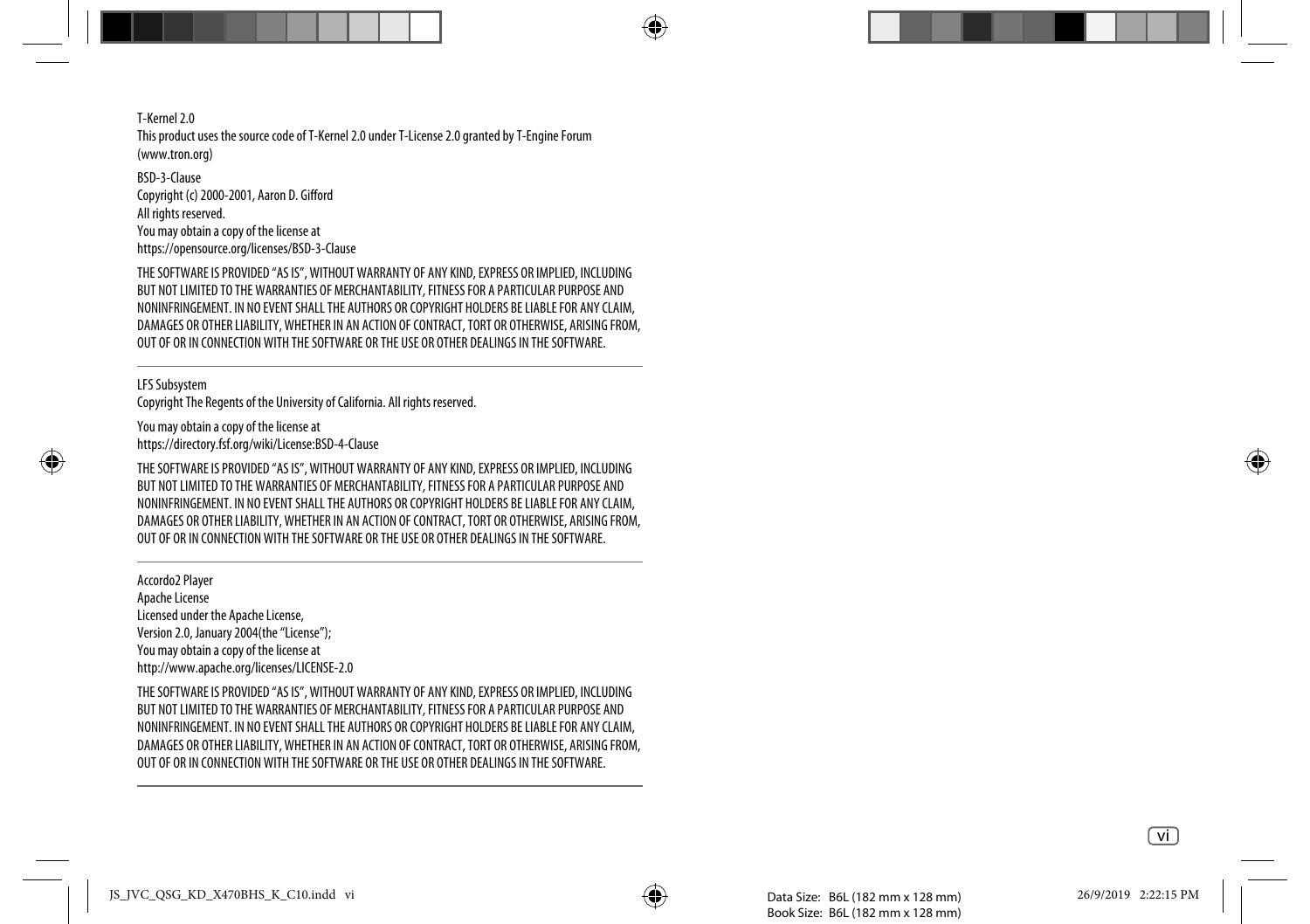## **Installation/Connection**

This section is for the professional installer.

For safety's sake, leave wiring and mounting to professionals. Consult the car audio dealer.

## **WARNING**

- The unit can only be used with a 12 V DC power supply, negative ground.
- Disconnect the battery's negative terminal before wiring and mounting.
- Do not connect Battery wire (yellow) and Ignition wire (red) to the car chassis or Ground wire (black) to prevent a short circuit.
- To prevent short circuit:
	- Insulate unconnected wires with vinyl tape.
	- Be sure to ground this unit to the car's chassis again after installation.
	- Secure the wires with cable clamps and wrap vinyl tape around the wires that comes into contact with metal parts to protect the wires.

## **CAUTION**

- Install this unit in the console of your vehicle. Do not touch the metal parts of this unit during and shortly after use of the unit. Metal parts such as the heat sink and enclosure become hot.
- Do not connect the  $\ominus$  wires of speakers to the car chassis or Ground wire (black), or connect them in parallel.
- Connect speakers with a maximum power of more than 50 W. If the maximum power of the speakers is lower than 50 W, change the [AMP GAIN] setting to avoid damaging the speakers.
- Mount the unit at an angle of less than 30º.
- If your vehicle wiring harness does not have the ignition terminal, connect Ignition wire (red) to the terminal on the vehicle's fuse box which provides 12 V DC power supply and is turned on and off by the ignition key.
- Keep all cables away from heat dissipate metal parts.
- After the unit is installed, check whether the brake lamps, blinkers, wipers, etc. on the car are working properly.
- If the fuse blows, first make sure the wires are not touching car's chassis, then replace the old fuse with one that has the same rating.

## **Basic procedure**

- **1** Remove the key from the ignition switch, then disconnect the  $\ominus$ terminal of the car battery.
- **2** Connect the wires properly. See "Wiring connection" on page 3.
- **3** Install the unit to your car. See the following "Installing the unit (in-dash mounting)".
- **4** Connect the  $\ominus$  terminal of the car battery.
- **Press**  $\bigcirc$  **SRC to turn on the power.**
- **6** Detach the faceplate and reset the unit within 5 seconds. See "How to reset" on page 4.

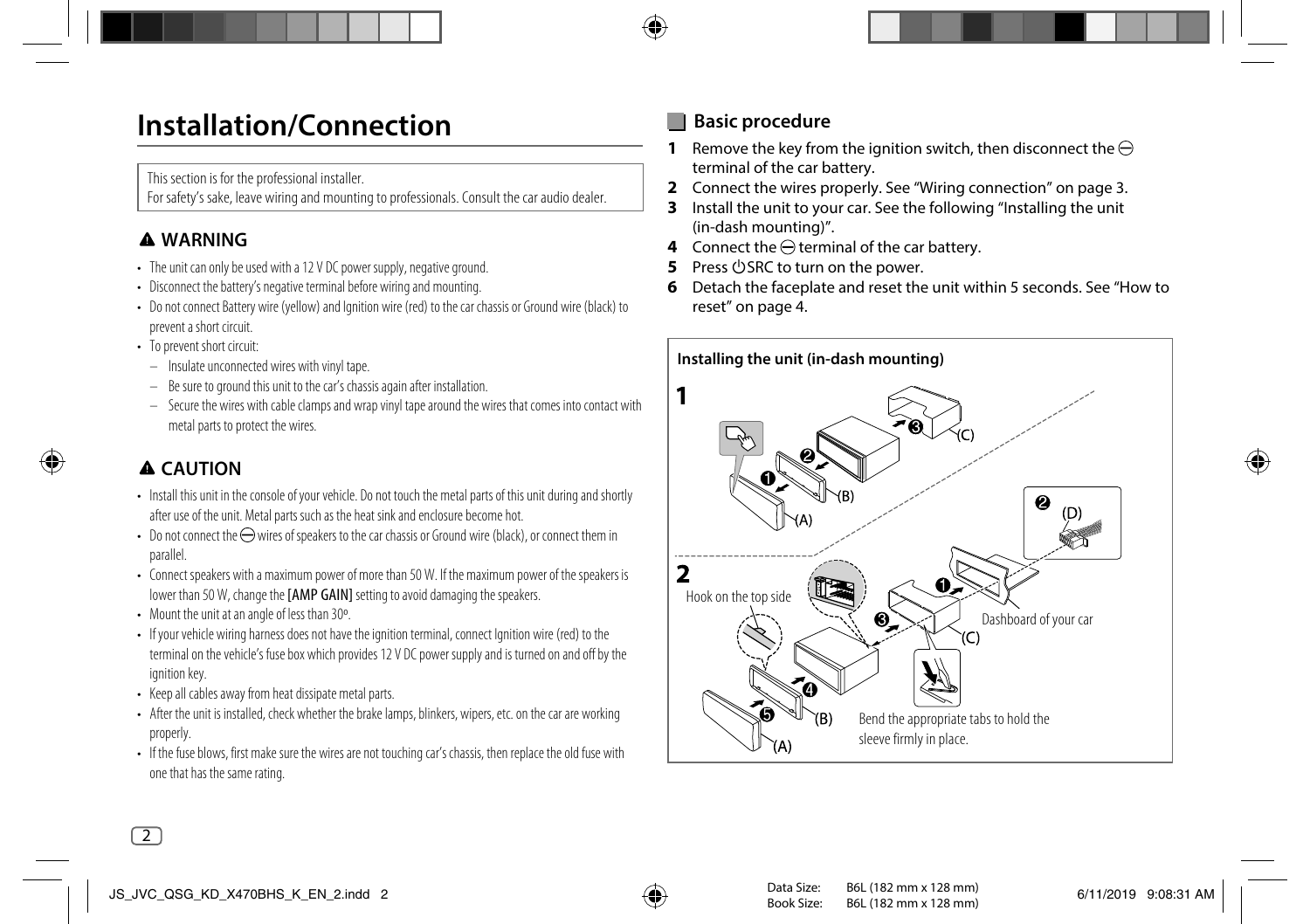#### **Installing the unit (without mounting sleeve)**

- **1** Remove the mounting sleeve and trim plate from the unit.
- **2** Align the holes in the unit (on both sides) with the vehicle mounting bracket and secure the unit with screws (commercially available).



**A** Use only the specified screws. Using wrong screws might damage the unit.



## **Part list (supplied)**

- (A) Faceplate  $(x1)$
- (B) Trimplate  $(x1)$
- (C) Mounting sleeve (×1)
- (D) Wiring harness (×1)
- (E) Extraction key (×2)

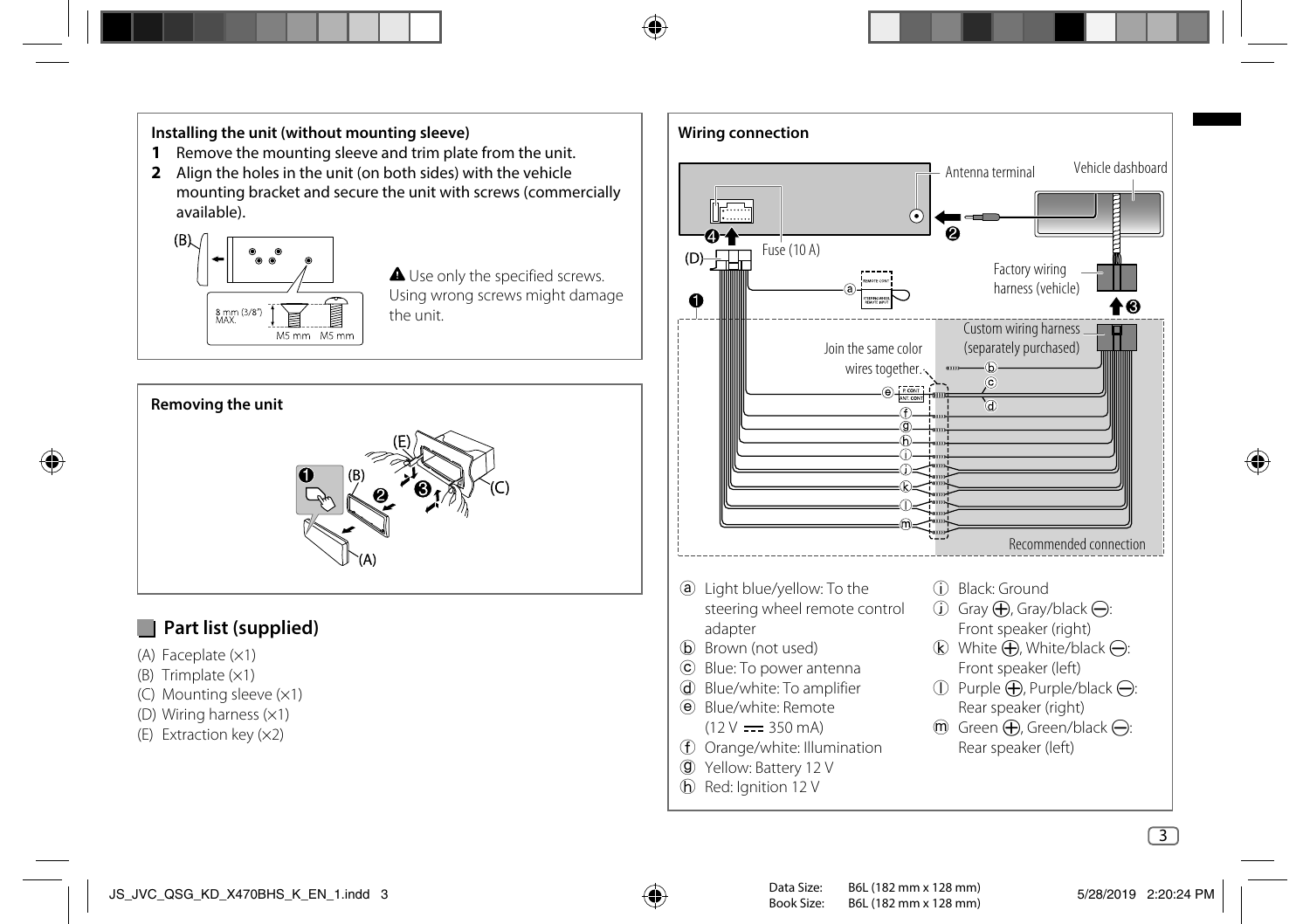## **Before Use**

# **Basics (on faceplate)**

### **IMPORTANT**

- To ensure proper use, please read through this Guide before using this product. It is especially important that you read and observe Warnings and Cautions in this Guide.
- Please keep the Guide in a safe and accessible place for future reference.

## **WARNING**

Do not operate any function that takes your attention away from safe driving.

## **CAUTION**

#### Volume setting:

- Adjust the volume so that you can hear sounds outside the car to prevent accidents.
- Lower the volume before playing digital sources to avoid damaging the speakers by the sudden increase of the output level.

#### General:

- Avoid using the external device if it might hinder safe driving.
- Make sure all important data has been backed up. We shall bear no responsibility for any loss of recorded data.
- Never put or leave any metallic objects (such as coins or metal) tools) inside the unit to prevent a short circuit.
- Depending on the types of cars, the antenna will automatically extend when you turn on the unit with the antenna control wire connected. Turn off the unit when parking at a low ceiling area.



\*2 One of the display information supports Music Synchronization Effect. The illumination color or brightness level of the buttons changes and synchronizes with the music level.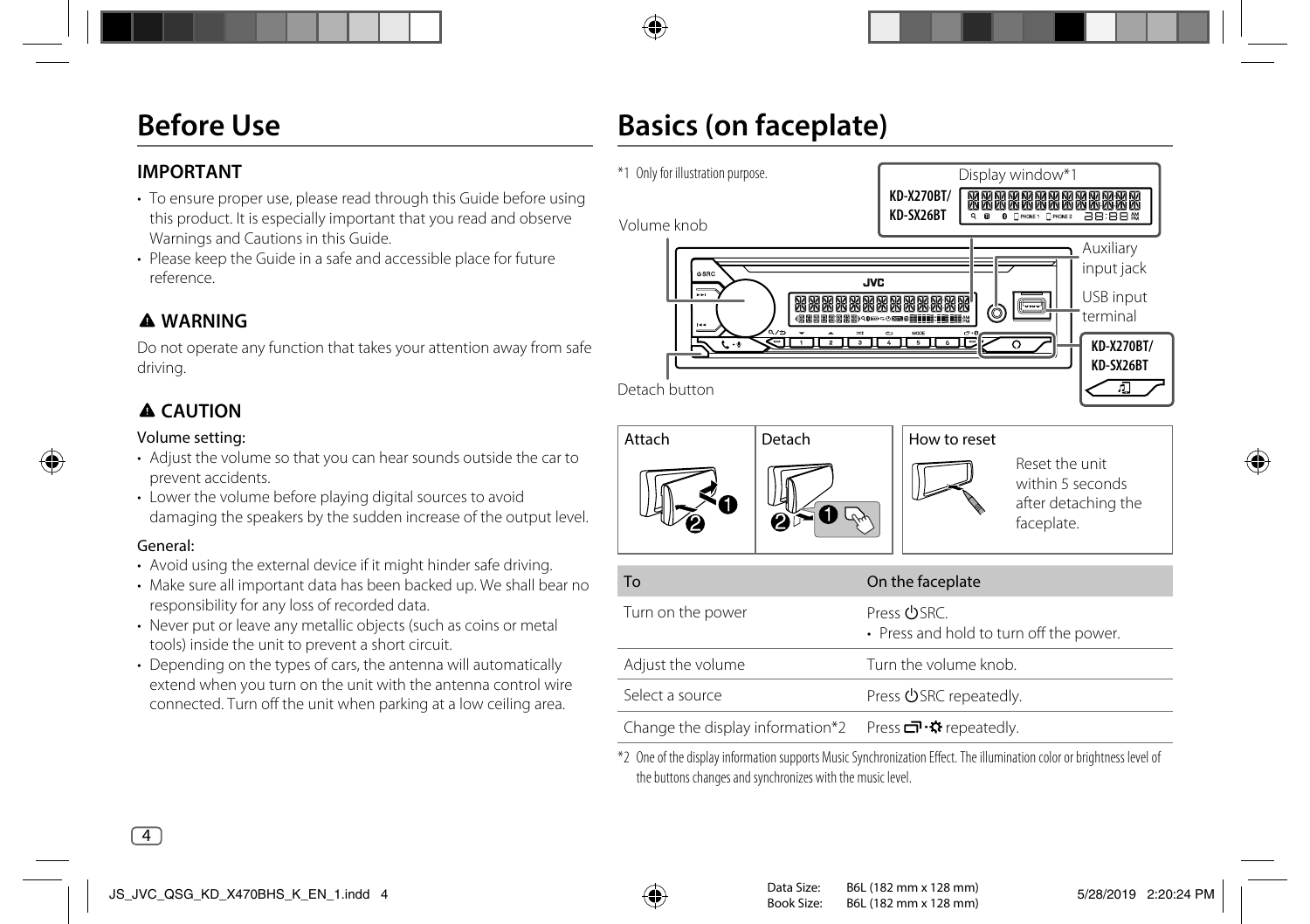## **Getting Started**

## **1 Cancel the demonstration**

When you turn on the power for the first time (or **IFACTORY RESET)** is set to [YES]), the display shows: "CANCEL DEMO" → "PRESS" → "VOLUME KNOB"

- **1** Press the volume knob. [YES] is selected for the initial setup.
- **2** Press the volume knob again. "DEMO OFF" appears.

## **2 Set the clock and date**

- **Press and hold**  $\Box \cdot \Omega$
- **2** Turn the volume knob to select [CLOCK], then press the knob.

#### To adjust the clock

- **3** Turn the volume knob to select [CLOCK ADJUST], then press the knob.
- **4** Turn the volume knob to make the settings, then press the knob. Set the time in the order of "Hour"  $\rightarrow$  "Minute"
- **5** Turn the volume knob to select [CLOCK FORMAT], then press the knob.
- **6** Turn the volume knob to select [12H] or [24H], then press the knob.

### To set the date

- **7** Turn the volume knob to select [DATE SET], then press the knob.
- **8** Turn the volume knob to make the settings, then press the knob. Set the date in the order of "Day"  $\rightarrow$  "Month"  $\rightarrow$  "Year".
- **9** Pressロ·森to exit.

To return to the previous setting item, press  $Q/\spadesuit$ .

## **3 Set the basic settings**

- **1** Press and hold  $\Box \cdot \mathbf{\hat{x}}$ .
- **2** Turn the volume knob to select an item (see the following table), then press the knob.
- **3** Repeat step **2** until the desired item is selected or activated.
- **4** Press <del>□</del> · ☆ to exit.

To return to the previous setting item, press  $Q/\spadesuit$ .

Default: [XX]

| <b>ISYSTEM1</b>        |                                                                                                               |  |
|------------------------|---------------------------------------------------------------------------------------------------------------|--|
| <b>TKEY BEEP1</b>      | (Not applicable when 3-way crossover is selected.)<br>[ON]: Activates the keypress tone.; [OFF]: Deactivates. |  |
| [FACTORY RESET]        | [YES]: Resets the settings to default (except the stored station).;<br>[NO]: Cancels.                         |  |
| [CLOCK]                |                                                                                                               |  |
| <b>ICLOCK DISPLAY1</b> | [ON]: The clock time is shown on the display even when the unit is<br>turned off.; [OFF]: Cancels.            |  |
| [ENGLISH]              | Select the display language for menu and music information if                                                 |  |
| [ESPANOL]              | applicable.<br>By default, [ENGLISH] is selected.                                                             |  |
| <b>[FRANCAIS]*</b>     |                                                                                                               |  |

\* Only for KD-X470BHS/KD-X370BTS/KD-X37MBS.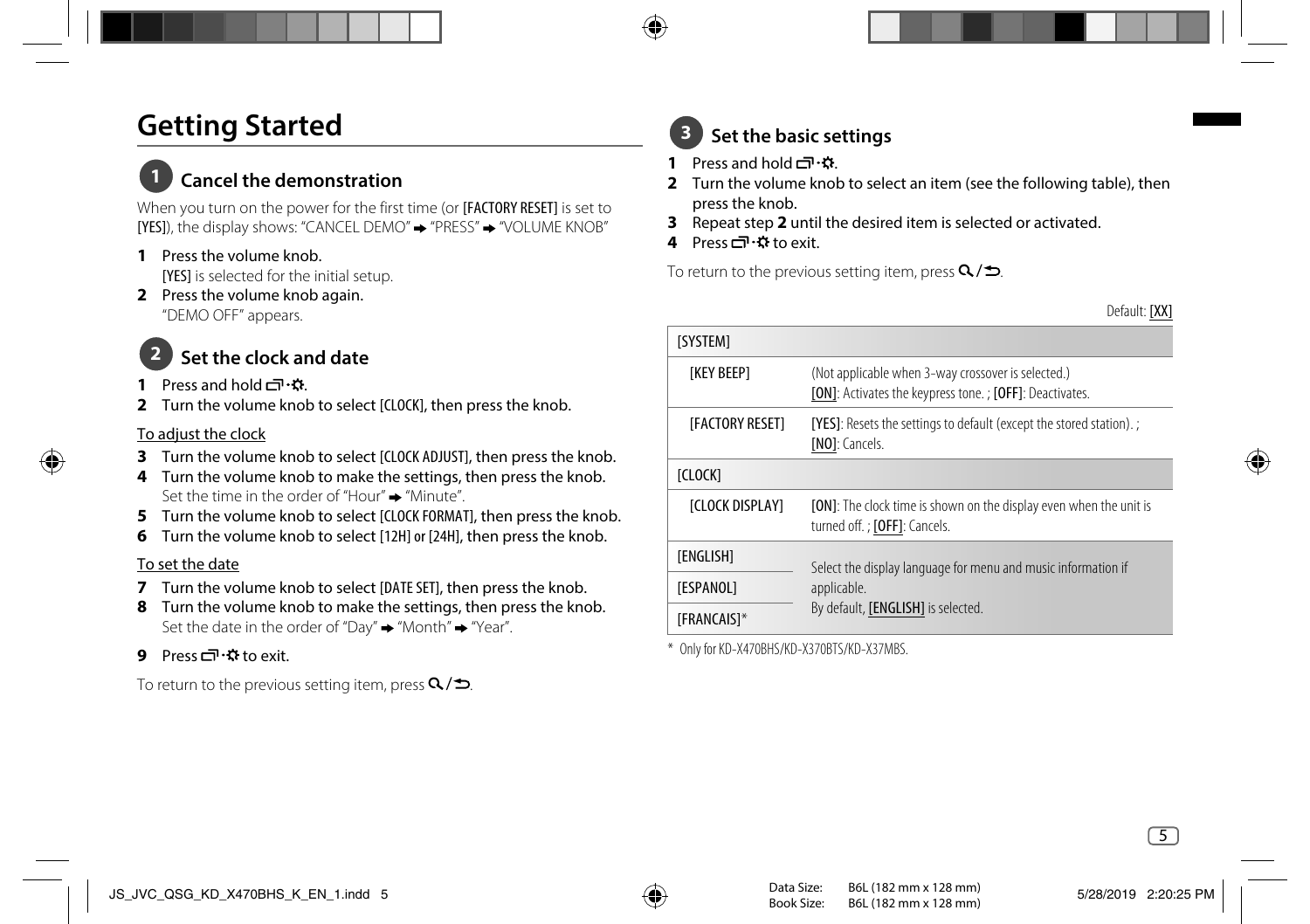## **HD Radio™ Tuner/Radio**

For KD-X470BHS, you can tune in to both conventional and HD Radio broadcasts.

## **N** Search for a station or channel

- **1** Press  $\bigcirc$  SRC repeatedly to select FM or AM.
- **2** For KD-X470BHS: Press and hold  $\Omega$   $\Rightarrow$  to select the tuning mode.
	- **IHD SEEKI:** Search for HD Radio broadcast only.
	- [MANUAL SEEK]: Search for both conventional and HD Radio broadcasts.
- **3** Press  $\left|\frac{4}{5}\right|$  to search for a station or channel automatically.  $(or)$

Press and hold  $\blacktriangleleft \blacktriangleleft / \blacktriangleright \blacktriangleright$  until "M" flashes, then press repeatedly to search for a station or channel manually.

## **Settings in memory**

You can store up to 18 stations for FM and 6 stations for AM. For KD-X470BHS, you can store 18 channels for HD Radio.

#### Store a station or channel

While listening to a station or channel....

```
Press and hold one of the number buttons (1 to 6).
```
 $(or)$ 

- **1** Press and hold the volume knob until "PRESET MODE" flashes.
- **2** Turn the volume knob to select a preset number, then press the knob. "MEMORY" appears once the station or channel is stored.

### Select a stored station or channel

Press one of the number buttons (1 to 6).

- $(or)$
- 1 Press  $Q/\Delta$
- **2** For KD-X470BHS: Turn the volume knob to select [PRESET LIST], then press the knob.
- **3** Turn the volume knob to select a preset number, then press the knob.

## **USB/iPod**

Selectable source:

- KD-X470BHS/KD-X370BTS/KD-X37MBS: USB/iPod USB or iPod BT
- KD-X270BT/KD-SX26BT: USB

## **Start playback**

The source changes automatically and playback starts when you attach a device (USB device/ iPod/iPhone) to the USB input terminal.

| To                   | On the faceplate                                                                     |
|----------------------|--------------------------------------------------------------------------------------|
| Reverse/Fast-forward | Press and hold $\blacktriangleleft$ / $\blacktriangleright$ $\blacktriangleright$ l. |
| Select a file        | Press H44 / <b>PP</b> L                                                              |
| Select a folder      | Press $2 \triangle 71$                                                               |
| Repeat play          | repeatedly.                                                                          |
| Random play          | Press $3 \times$ repeatedly.                                                         |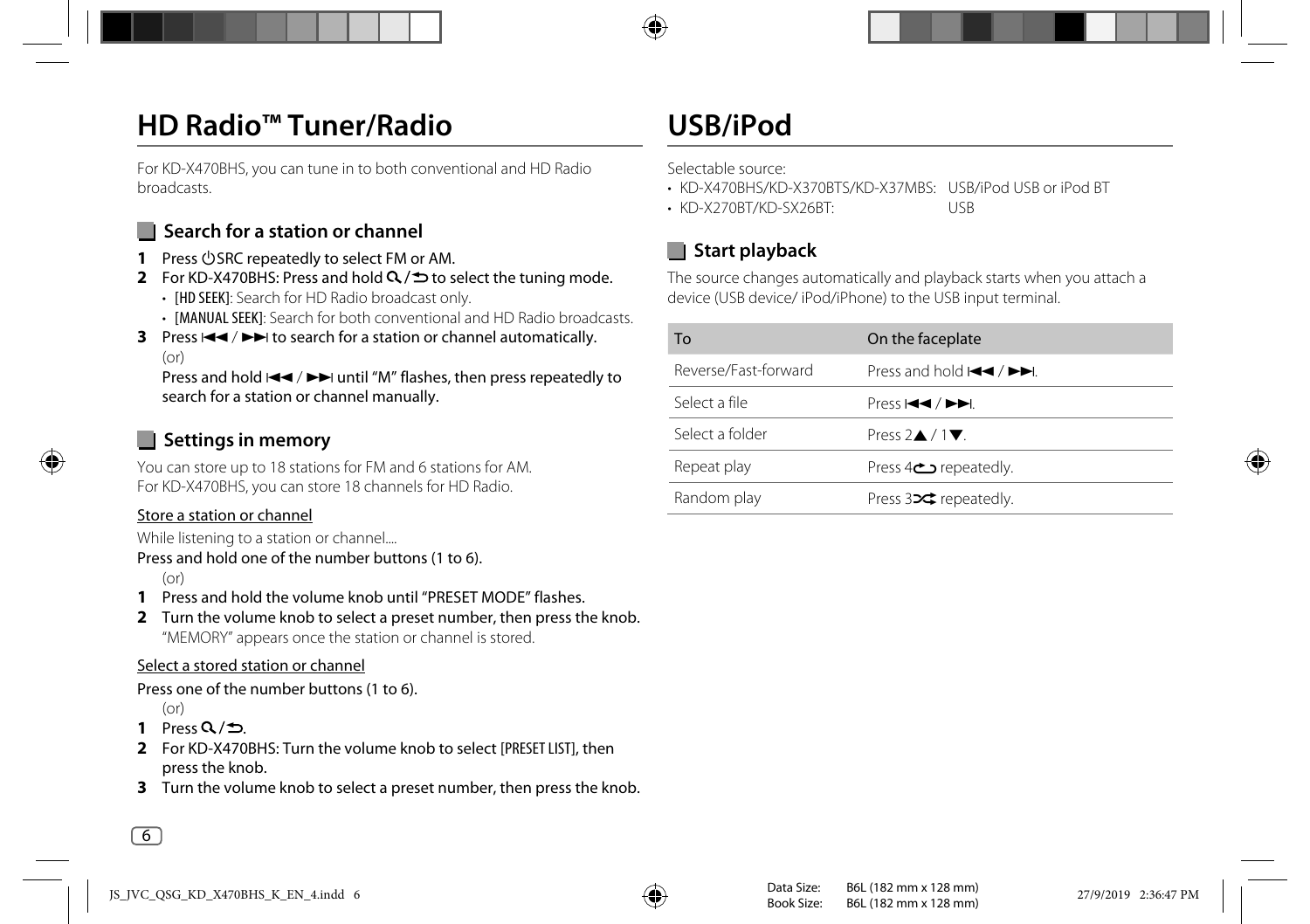## **Menu Settings**

- **1** Press and hold  $\overline{C}$   $\cdot$   $\ddot{\bullet}$  to enter menu settings.
- **2** Turn the volume knob to select an item, then press the knob.
- **3** Repeat step **2** until the desired item is selected/activated.
- **4** Press □ ☆ to exit.

To return to the previous setting item, press  $Q/\spadesuit$ .

- Refer to the INSTRUCTION MANUAL on the following website for the detailed explanation of each item: <http://www.jvc.net/cs/car/>
- The availability of each item vary depending on the model.

### Menu items

| [EQ SETTING]            | t. | Selects a preset equalizer or adjusts your own sound<br>settings. |
|-------------------------|----|-------------------------------------------------------------------|
| [AUDIO CONTROL]:        |    | Sets your preferred audio settings.                               |
| <b>ISOUND EFFECTI</b>   | ÷  | Sets your preferred sound effect.                                 |
| <b><i>[DISPLAY]</i></b> | t. | Sets your preferred control for the display window.               |
| [COLOR]                 |    | Sets your preferred illumination color for buttons.               |
| ITUNER SETTING1         | ÷  | Settings for radio source.                                        |
| [SIRIUS XM]             | ÷  | Settings for Sirius XM tuner.                                     |
| <b>IBT MODE1</b>        |    | Settings for using a Bluetooth device.                            |
| [REMOTE APP]            | ÷  | Settings for using smartphone to control this unit.               |
| [MIC GAIN] $*1$         | ÷  | Sets the sensitivity of the microphone.                           |
| [NR LEVEL] $*1$         |    | Adjusts the noise reduction level.                                |
| <b>[ECHO CANCEL]*1</b>  | t  | Adjusts the echo cancellation delay time.                         |
| [SYSTEM]                | ÷  | Settings for this unit.                                           |
| [CLOCK]                 | ÷  | Adjusts the clock.                                                |
| [ENGLISH]               | t. | Selects language for the menu and music information.              |
| [ESPANOL]               | ÷  | Selects language for the menu and music information.              |
| [FRANCAIS]*2            | ÷  | Selects language for the menu and music information.              |
| [DEMO MODE]             | ÷  | Activates or deactivates the display demonstration.               |
|                         |    |                                                                   |

\*1 Applicable only while talking on the phone.

\*2 Only for KD-X470BHS/KD-X370BTS/KD-X37MBS.

## **Examples of some well-used settings**

### **Subwoofer Level Setting**

**1** Press and hold  $\Box \cdot \ddot{x}$  to enter menu settings.<br>  $\bigoplus_{\substack{m=0 \ n}}^{\infty}$ 



**2** Turn the volume knob clockwise to select [AUDIO CONTROL], then press the knob.



**3** Turn the volume knob clockwise to select [SUBWOOFER SET], then press the knob.

) SUBWOOFER SET ➡

**4** Turn the volume knob clockwise to select [ON], then press the knob.

$$
\bigcirc_{\text{eff}} \text{eff } \land \text{cm} \implies \bigcirc_{\text{eff}}
$$

**5** Turn the volume knob clockwise to select [SUB.W LEVEL], then press the knob.

$$
\bigcirc
$$
 sum `newEL`  $\Rightarrow$   $\bigcirc$ 

**6** Press the volume knob if [PRE-OUT] is shown on the display.

$$
\text{S}_{\text{max}} \text{ and } \text{S}_{\text{max}}
$$

**7** Turn the volume knob to adjust the subwoofer level, then press the knob.

$$
\text{C} \quad \text{SUBm} \quad \text{+G1} \quad \rightarrow \quad \text{C} \quad \text{L}
$$

Continued on the next page...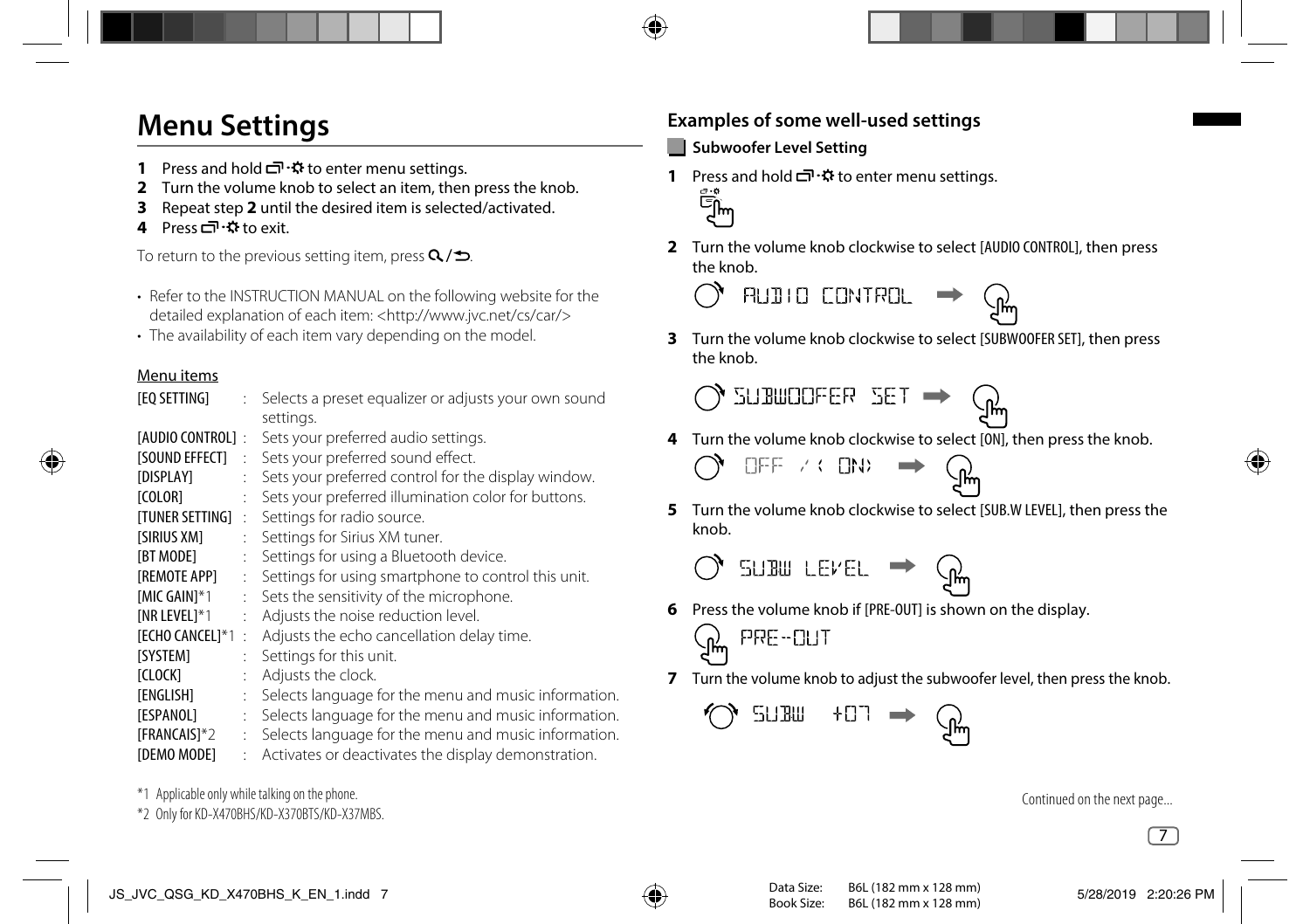**8** Press  $\Box \cdot \Omega$  to exit the setting menu.

#### **Note:**

For KD-X270BT/KD-SX26BT, you need to set [SPK/PRE OUT] to [REAR/SUB.W] or [SUB.W/SUB.W] before you can make the subwoofer level settings.

### **Illumination Color Setting**

For KD-X470BHS/KD-X370BTS/KD-X37MBS, you can set your preferred illumination color for each zone.



**AI1 70NF** 

**1** Press and hold  $\Box \cdot \ddot{\Omega}$  to enter menu settings.

Еñ́т

**2** Turn the volume knob clockwise to select [COLOR], then press the knob.

$$
\bigcirc_{\text{CLUR}} \rightarrow \mathcal{G}
$$

**3** Press the volume knob if [PRESET] is shown on the display.



**4** Turn the volume knob to choose a zone ([ALL ZONE], [ZONE 1], [ZONE 2]), then press the knob.



**5** Turn the volume knob to choose a color, then press the knob. • [COLOR 01] to [COLOR 49]



• [USER]: The color you have created for [DAY COLOR] or [NIGHT COLOR] is shown.

- [COLOR FLOW01] to [COLOR FLOW03]: Color changes at different speeds.
- [CRYSTAL]/[FLOWER]/[FOREST]/[GRADATION]/[OCEAN]/ [RELAX]/[SUNSET]: The selected color pattern is shown. (Selectable only when [ALL ZONE] is selected in step 4.)
- **6** Repeat step 4 and step 5 to set color for other zones.
- 7 Press <del>□</del> · ☆ to exit.



## **Other Information**

For playback operations of **AUX**, **Spotify**, **Pandora®**, **SiriusXM® Radio**, **AMAZON ALEXA** sources, refer to the INSTRUCTION MANUAL on the following website: <http://www.jvc.net/cs/car/>

• The availability of each source vary depending on the model.

### **Note for specifications**

Bluetooth Frequency Range: 2.402 GHz — 2.480 GHz Bluetooth RF Output Power (E.I.R.P.): +4 dBm (MAX), Power Class 2 Speaker Impedance:  $40 - 80$ Operating Voltage: 12 V DC car battery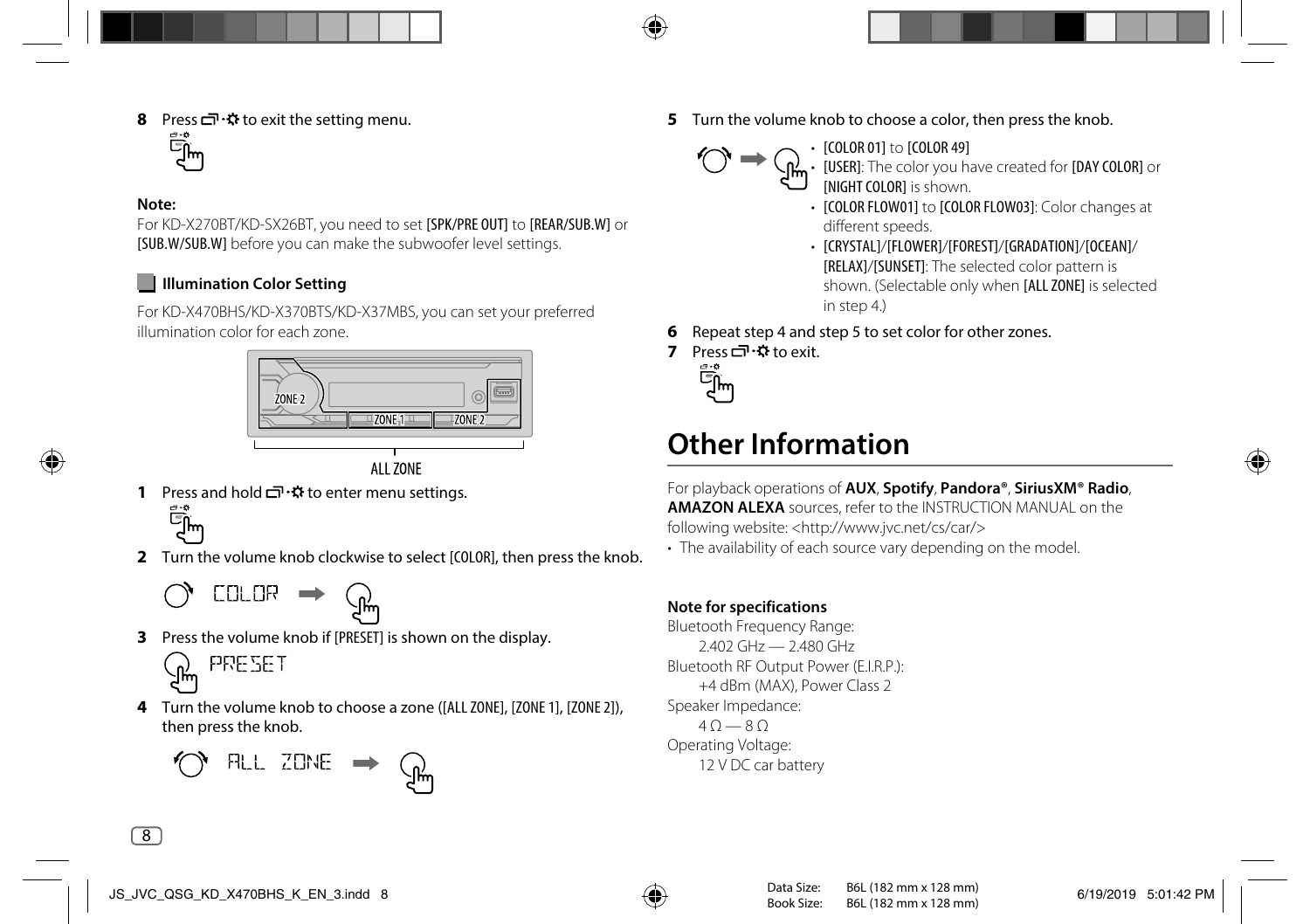## **Bluetooth®**

- Depending on the Bluetooth version, operating system and the firmware version of your mobile phone, Bluetooth features may not work with this unit.
- Be sure to turn on the Bluetooth function of the device to make the following operations.
- Signal conditions vary depending on the surroundings.

## **Connect the microphone**

Connect the supplied microphone to the mirophone input terminal or microphone input jack on the rear panel.



Secure using cord clamps (not supplied) if necessary.

## **Pair and connect a Bluetooth device for the first time**

- **1** Press **D** SRC to turn on the unit.
- **2** Search and select the name of your receiver ("KD-X470BHS"/ "KD-X370BTS"/"KD-X37MBS"/"KD-X270BT"/"KD-SX26BT") on the Bluetooth device.
- **3** Perform (A) or (B) depending on what appears on the display. For some Bluetooth devices, pairing sequence may vary from the steps described below.
	- (A) "[Device Name]"  $\rightarrow$  "XXXXXX"  $\rightarrow$  "VOL YES"  $\rightarrow$  "BACK NO"
	- "XXXXXX" is a 6-digit passkey randomly generated during each pairing.
	- Ensure that the passkeys appear on the unit and Bluetooth device are the same.
	- Press the volume knob to confirm the passkey.
	- Operate the Bluetooth device to confirm the passkey.

### (B) "[Device Name]"  $\rightarrow$  "VOL – YES"  $\rightarrow$  "BACK – NO"

- $\Box$  Press the volume knob to start pairing.
- $\boxed{2}$  If "PAIRING"  $\rightarrow$  "PIN 0000" scrolls on the display, enter the PIN code "0000" into the Bluetooth device.
	- If only "PAIRING" appears, operate the Bluetooth device to confirm pairing.

"PAIRING COMPLETED" appears when pairing is completed and "<sup>3</sup>" will light up when the Bluetooth connection is established.

## **Answer a call**

### Press  $\zeta - \psi$  or the volume knob.

- To adjust the phone volume [00] to [35], turn the volume knob.
- To end a call, press and hold  $\Box$   $\Box$  or the volume knob.

### **Audio player via Bluetooth**

- 1 Press **OSRC** repeatedly to select BT AUDIO.
	- For KD-X270BT/KD-SX26BT: Pressing  $\Box$  enters BT AUDIO directly.
- **2** Operate the audio player via Bluetooth to start playback.

| To                        | On the faceplate                                               |
|---------------------------|----------------------------------------------------------------|
| Play back/pause           | Press the volume knob.                                         |
| Select group or folder    | Press $2\triangle/1\nabla$ .                                   |
| Reverse skip/Forward skip | Press H44 / ►►I.                                               |
| Reverse/Fast-forward      | Press and hold $\blacktriangleleft$ / $\blacktriangleright$ ). |
| Repeat play               | Press 4 <sup>c</sup> repeatedly.                               |
| Random play               | Press $32$ repeatedly.                                         |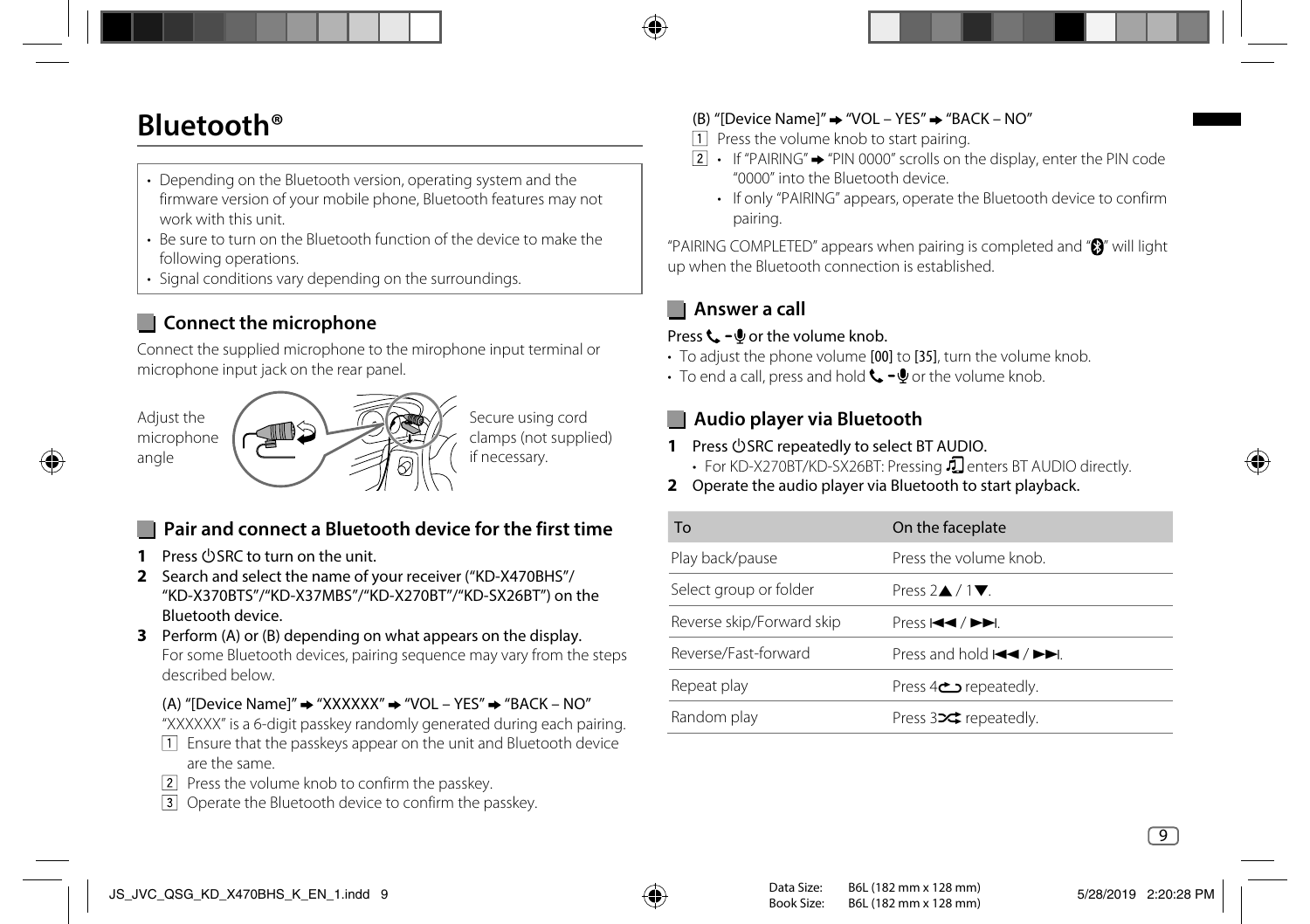## **Installation/Connexion**

Cette section est réservée aux installateurs professionnels.

Pour des raison de sécurité, laissez le travail de câblage et de montage des professionnels. Consultez votre revendeur autoradio.

## **A MISE EN GARDE**

- L'appareil peut uniquement être utilisé avec une alimentation de 12 V CC, à masse négative.
- Déconnectez la borne négative de la batterie avant le câblage et le montage.
- Ne connectez pas le fil de batterie (jaune) et le fil d'allumage (rouge) au châssis de la voiture ou au fil de masse (noir) pour éviter les courts-circuits.
- Pour éviter les courts-circuits:
	- Isolez les fils non connectés avec du ruban adhésif.
	- Assurez-vous de raccorder de nouveau la mise à la masse de cet appareil au châssis de la voiture après l'installation.
	- Fixez les câbles avec des serre-câbles et enrouler un ruban de vinyle autour des câbles qui entrent en contact avec des pièces métalliques pour protéger les câbles.

## **AVERTISSEMENT**

- Installez cet appareil dans la console de votre véhicule. Ne touchez pas les parties métalliques de cet appareil pendant ou juste après son utilisation. Les parties métalliques, comme le dissipateur de chaleur et le boîtier, deviennent chaudes.
- Ne connectez pas les fils  $\ominus$  des l'enceintes au châssis de la voiture, au fil de masse (noir) ou en parallèle.
- Connectez des enceintes avec une puissance maximum de plus de 50 W. Si la puissance maximum des enceintes est inférieure à 50 W, changez le réglage [AMP GAIN] pour éviter d'endommager les enceintes.
- Montez l'appareil avec un angle de moins de 30º.
- Si le faisceau de fils de votre véhicule ne possède pas de borne d'allumage, connectez le fil d'allumage (rouge) à la borne du boîtier de fusible de votre véhicule qui offre une alimentation de 12 V CC et qui se met en et hors service avec la clé de contact.
- Gardez tous les câbles à l'écart des dissipateurs thermiques.
- Après avoir installé l'appareil, vérifiez si les lampes de frein, les indicateurs, les clignotants, etc. de la voiture fonctionnent correctement.
- Si un fusible saute, assurez-vous d'abord que les câbles ne touches pas le châssis de la voiture puis remplacez le vieux fusible par un nouveau de même valeur.

## **Procédure de base**

- **1** Retirez la clé de contact, puis déconnectez la borne  $\ominus$  de la batterie de la voiture.
- **2** Connectez les fils correctement. Voir "Connexions" à la page 3.
- **3** Installez l'appareil dans votre voiture. Reportez-vous à "Installation de l'appareil (montage encastré)" ci-après.
- **4** Connectez la borne  $\ominus$  de la batterie de la voiture.<br>**5** Appuyez sur (<sup>t</sup>) SRC pour mettre l'appareil sous ter
- Appuyez sur  $\bigcup$  SRC pour mettre l'appareil sous tension.
- **6** Détachez la façade et réinitialisez l'appareil avant 5 secondes. Voir "Comment réinitialiser" à la page 4.

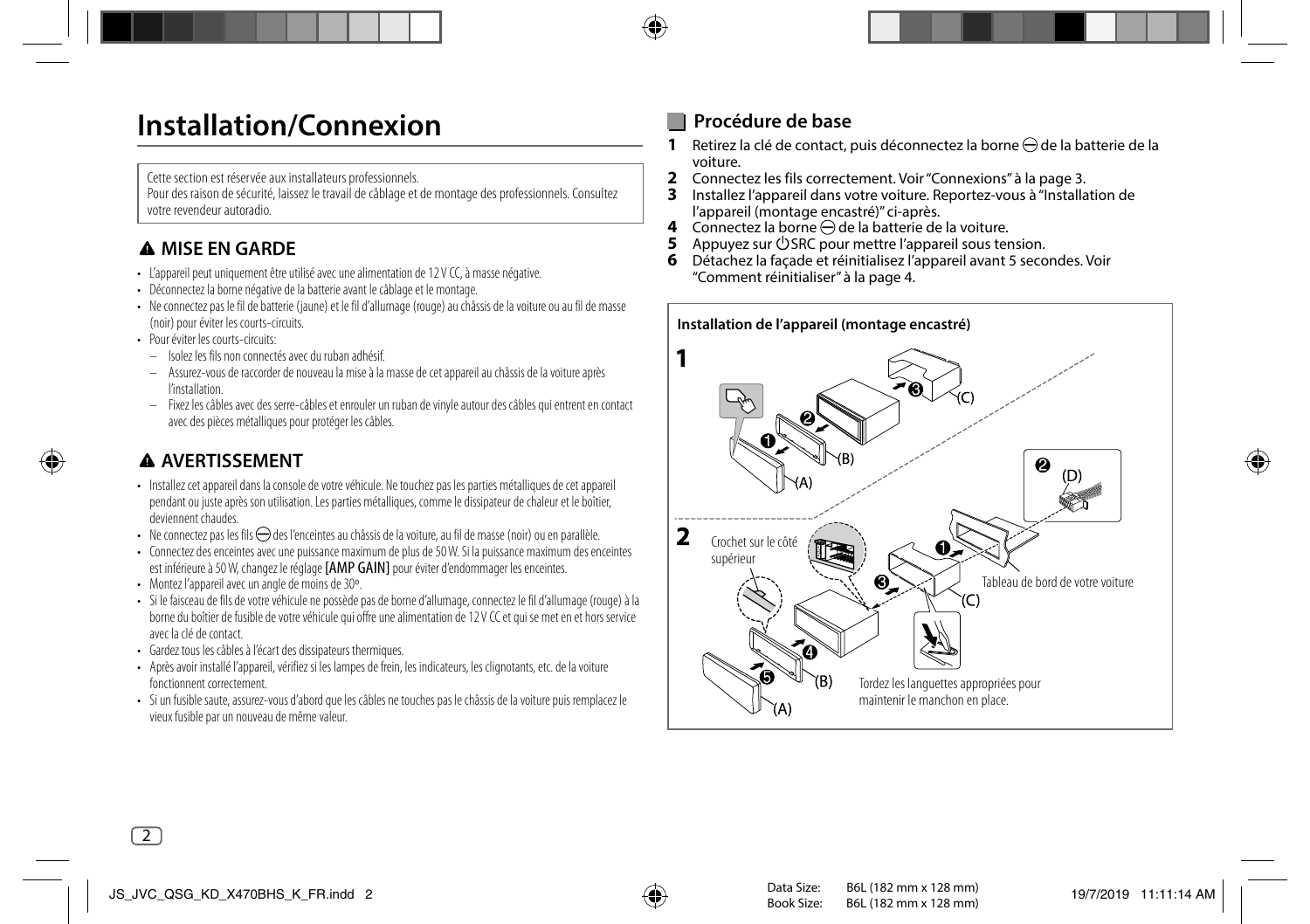## **Installation de l'appareil (sans le manchon de montage)**

- **1** Retirez le manchon de montage et la plaque de garniture de l'appareil.
- **2** Alignez les entailles de l'appareil (des deux côtés) avec le support de montage du véhicule et fixez l'appareil avec les vis (en vente dans le commerce).



 N'utiliser que les vis spécifiés. L'utilisation de vis incorrects peut endommager l'appareil.



## **Liste de pièces (fourni)**

- $(A)$  Facade  $(x1)$
- (B) Plaque de garniture (×1)
- (C) Manchon de montage (×1)
- (D) Faisceau de fils (×1)
- (E) Clé d'extraction (×2)

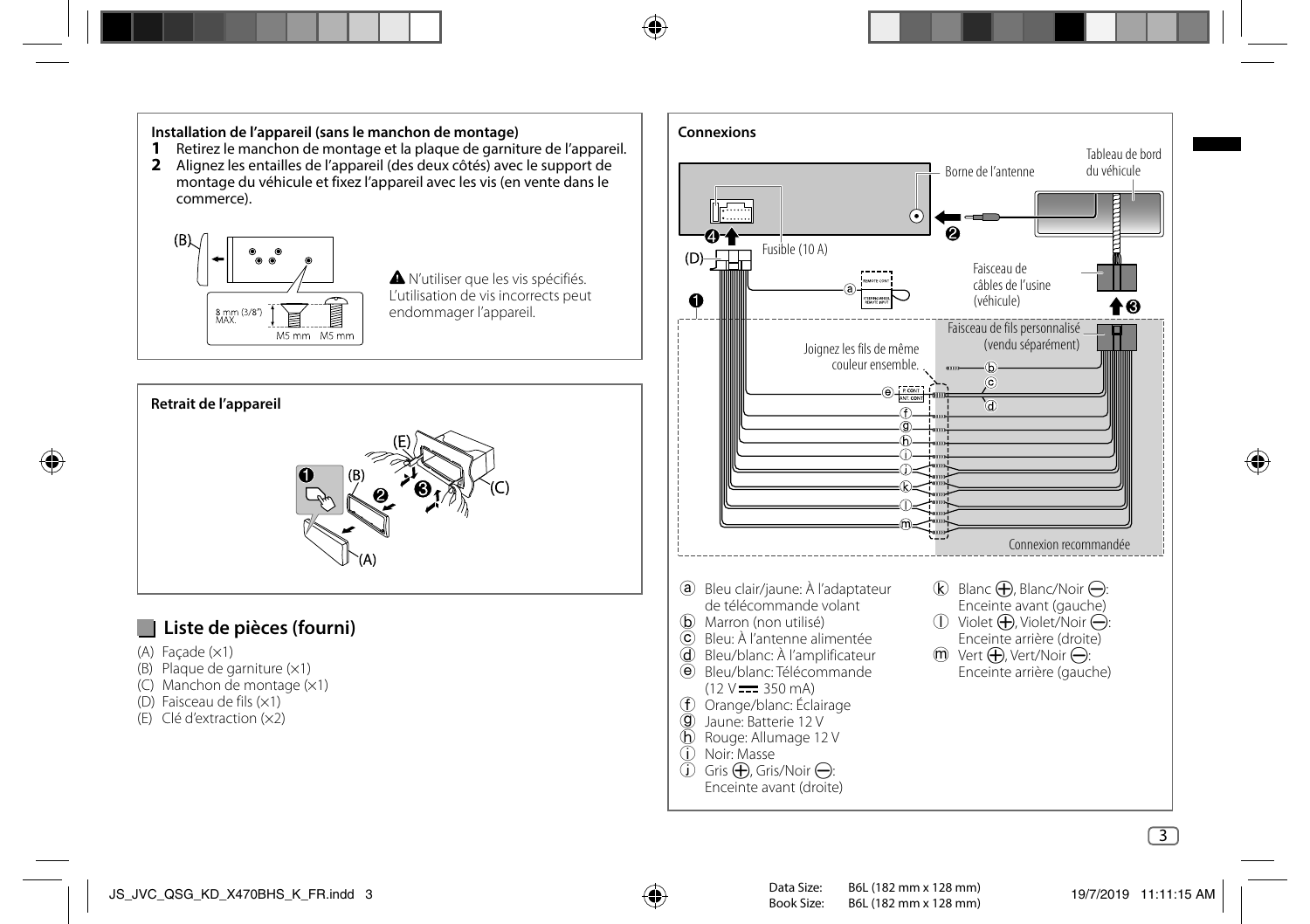## **Avant l'utilisation**

## **Fonctionnement de base (sur la façade)**

### **IMPORTANTES**

- Pour utiliser correctement l'appareil, veuillez lire ce Guide complément avant de l'utiliser. Il est particulièrement important que vous lisiez et acceptiez les avertissements et les précautions de ce Guide.
- Veuillez garder ce Guide dans un endroit sûr et accessible pour une utilisation future.

## **A MISE EN GARDE**

N'utilisez aucune fonction qui risque de vous distraire de la conduite sure de votre véhicule.

## **AVERTISSEMENT**

#### Réglage du volume:

- Ajustez le volume de façon à pouvoir entendre les sons extérieurs à la voiture afin d'éviter tout risque d'accident.
- Réduisez le volume avant de reproduire des sources numériques afin d'éviter d'endommager les enceintes par la soudaine augmentation du niveau de sortie.

#### Généralités:

- Éviter d'utiliser le périphérique extérieur s'il peut gêner une conduite en toute sécurité.
- Assurez-vous que toutes les données importantes ont été sauvegardées. Nous ne pouvons pas être tenu responsable pour toute perte des données enregistrées.
- Veuillez faire en sorte de ne jamais mettre ou laisser d'objets métalliques (tels que des pièces ou des outils) dans l'appareil, afin d'éviter tout risque de court-circuit.
- En fonction du type de voiture, l'antenne s'étendra automatiquement quand vous mettrez l'appareil sous tension si le câble de commande d'antenne est connecté. Mettez l'appareil hors tension quand vous vous garez dans un parking avec un plafond bas.





|                           | · Maintenez la touche enfoncée pour mettre<br>l'appareil hors tension. |
|---------------------------|------------------------------------------------------------------------|
| Ajustez le volume         | Tournez le bouton de volume.                                           |
| Sélectionner la source    | Appuyez répétitivement sur <b>∪</b> SRC.                               |
| Changez l'information sur | Appuyez répétitivement sur                                             |

\*2 Une des informations de l'affichage prend en charge l'effet de synchronisation musicale. La couleur d'éclairage ou le niveau de luminosité des touches change et est synchronisé avec le niveau de la musique.

l'affichage\*2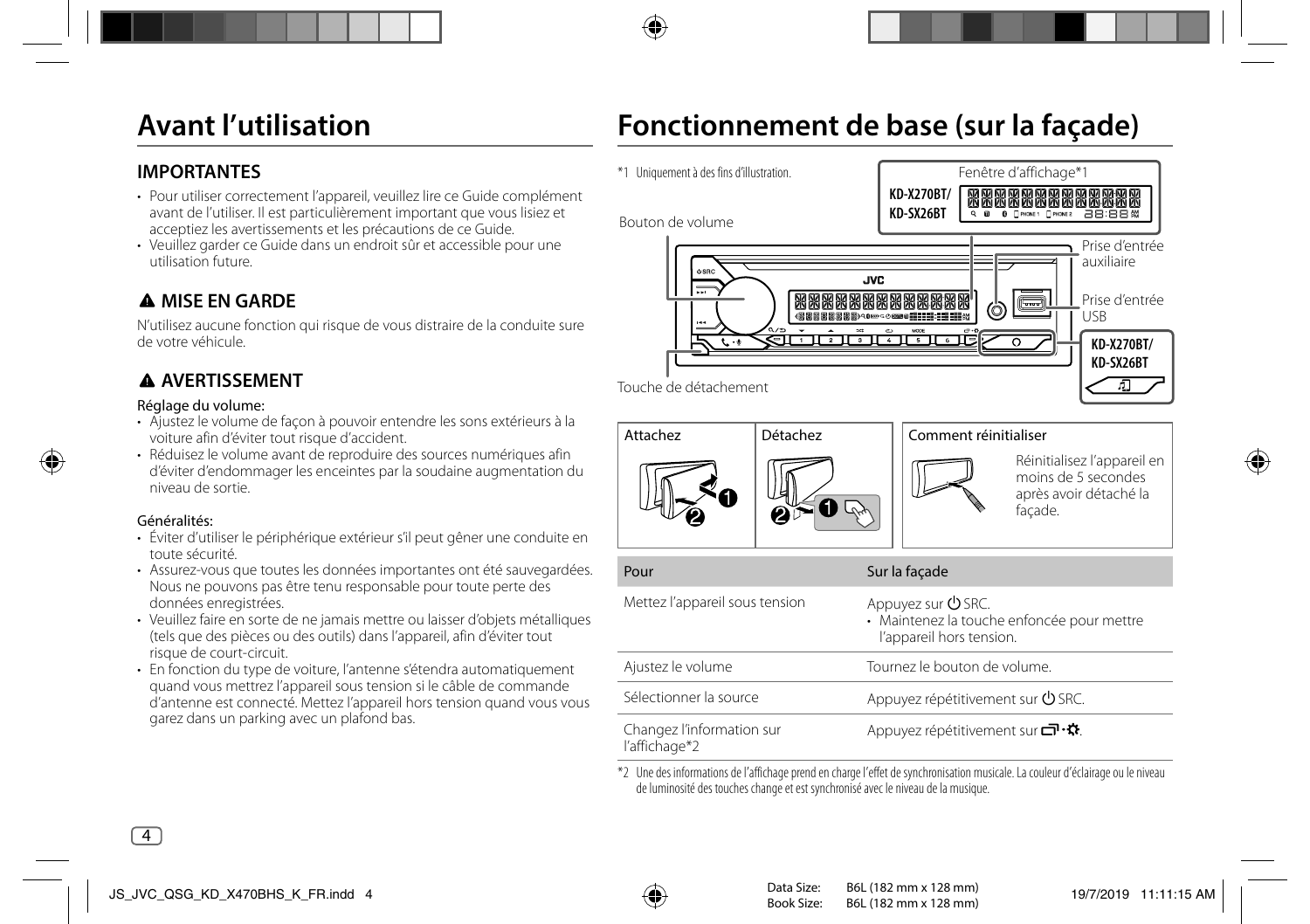## **Prise en main**

## **1 Annulez la démonstration**

Quand vous mettez l'appareil sous tension pour la première fois (ou que [FACTORY RESET] est réglé sur [YES]), l'affichage montre: "CANCEL DEMO"  $\rightarrow$  "PRESS" $\rightarrow$  "VOLUME KNOB"

- **1** Appuyez sur le bouton de volume. [YES] est choisi pour le réglage initial.
- **2** Appuyez de nouveau sur le bouton de volume. "DEMO OFF" apparaît.

## **2 Réglez l'horloge et la date**

- **1** Maintenez enfoncée **□ ·**☆
- **2** Tournez le bouton de volume pour choisir [CLOCK], puis appuyez sur le bouton.

#### Pour ajuster l'horloge

- **3** Tournez le bouton de volume pour choisir [CLOCK ADJUST], puis appuyez sur le bouton.
- **4** Tournez le bouton de volume pour faire les réglages, puis appuyez sur le bouton.

Réglez l'heure dans l'ordre "Heures" "Minutes".

- **5** Tournez le bouton de volume pour choisir [CLOCK FORMAT], puis appuyez sur le bouton.
- **6** Tournez le bouton de volume pour choisir [12H] ou [24H], puis appuyez sur le bouton.

#### Pour régler la date

- **7** Tournez le bouton de volume pour choisir [DATE SET], puis appuyez sur le bouton.
- **8** Tournez le bouton de volume pour faire les réglages, puis appuyez sur le bouton.

Réglez la date dans l'ordre "Jour" → "Mois" → "Année".

**9** Appuyez sur □ ☆ pour quitter.

Pour retourner à l'option de réglage précédente, appuyez sur  $Q/\spadesuit$ .

## **3 Faites les réglages de base**

- **1** Maintenez enfoncée 리·요.
- **2** Tournez le bouton de volume pour sélectionner un élément (voir le tableau suivant), puis appuyez sur le bouton.
- **3** Répétez l'étape **2** jusqu'à ce que l'élément souhaité soit sélectionné ou activé.
- **4** Appuyez sur □ ☆ pour quitter.

Pour retourner à l'option de réglage précédente, appuyez sur  $Q/\spadesuit$ .

Défaut: [XX]

| <b>ISYSTEM1</b>         |                                                                                                                                                                  |  |
|-------------------------|------------------------------------------------------------------------------------------------------------------------------------------------------------------|--|
| <b>TKEY BEEPT</b>       | (Non applicable quand la transition 3 voies est sélectionnée.)<br>[ON]: Met en service la tonalité des touches. ;<br><b>[OFF]:</b> Met hors service la fonction. |  |
| <b>IFACTORY RESET1</b>  | [YES]: Réinitialise les réglages aux valeurs par défaut (sauf la station<br>mémorisée). ; [NO]: Annulation.                                                      |  |
| <b>ICLOCKI</b>          |                                                                                                                                                                  |  |
| <b>ICLOCK DISPLAY1</b>  | [ON]: L'horloge apparaît sur l'affichage même quand l'appareil est hors<br>tension. ; [OFF]: Annulation.                                                         |  |
| <b><i>TENGLISHT</i></b> |                                                                                                                                                                  |  |
| [ESPANOL]               | Sélectionnez la langue d'affichage pour le menu et l'information sur le<br>morceau si elle est disponible.<br>Par défaut, [ENGLISH] est sélectionné.             |  |
| <b>[FRANCAIS]*</b>      |                                                                                                                                                                  |  |

\* Uniquement pour le KD-X470BHS/KD-X370BTS/KD-X37MBS.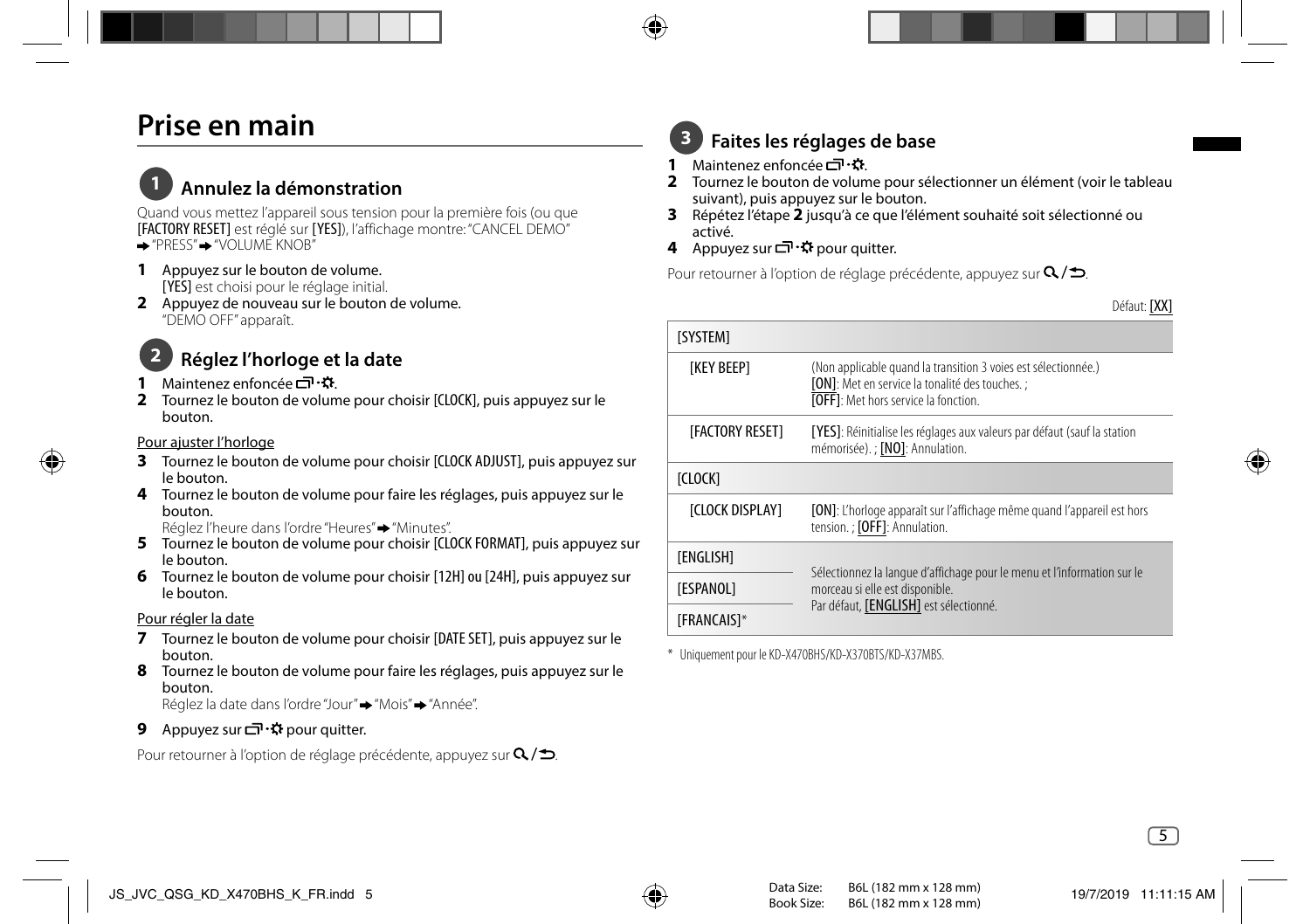## **Tuner HD Radio™/Radio**

Pour KD-X470BHS, vous pouvez accorder à la fois les émissions conventionnelles et HD Radio.

## **Recherche d'une station ou d'un canal**

- **1** Appuyez répétitivemenent sur  $\bigcirc$  SRC pour sélectionner FM ou AM.
- **2** Pour KD-X470BHS: Maintenez enfoncé Q / **⊅** pour choisir le monde d'accord.
	- **[HD SEEK]**: Recherchez uniquement une station HD Radio.
	- [MANUAL SEEK]: Faites une recherche d'émissions ordinaires et HD Radio.
- **3** Appuyez sur  $\left|\frac{4}{\sqrt{2}}\right|$  pour rechercher une station ou un canal automatiquement.

 $(01)$ 

Maintenez en enfoncé  $\blacktriangleleft \blacktriangleleft / \blacktriangleright \blacktriangleright$  jusqu'à ce que "M" clignote, puis appuyez répétitivement dessus pour rechercher une station ou un canal manuellement.

## **Réglages en mémoire**

Vous pouvez mémoriser un maximum de 18 stations pour FM et de 6 stations pour AM.

Pour le KD-X470BHS, vous pouvez mémoriser 18 canaux pour HD Radio.

#### Mémorisation d'une station ou un canal

Lors de l'écoute d'une station ou d'un canal...

Maintenez enfoncée une des touches numériques (1 à 6).

 $(01)$ 

- **1** Maintenez enfoncé le bouton de volume jusqu'à ce que "PRESET MODE" clignote.
- **2** Tournez le bouton de volume pour choisir un numéro de préréglage, puis appuyez sur le bouton.

"MEMORY" apparaît une fois que la station ou le canal est mémorisé.

#### Sélection d'une station ou d'un canal mémorisé

Appuyez sur l'une des touches numériques (1 à 6).

 $(01)$ 

- 1 Appuyez sur  $Q/\Delta$ .
- **2** Pour KD-X470BHS: Tournez le bouton de volume pour choisir [PRESET LIST], puis appuyez sur le bouton.
- **3** Tournez le bouton de volume pour choisir un numéro de préréglage, puis appuyez sur le bouton.

## **USB/iPod**

Source sélectionnable:

• KD-X470BHS/KD-X370BTS/KD-X37MBS: USB/iPod USB ou iPod BT

• KD-X270BT/KD-SX26BT: USB

## **Démarrez la lecture**

La source change automatiquement et la lecture démarre quand vous connectez un périphérique (périphérique USB/ iPod/iPhone) à la prise d'entrée USB.

| Pour                                            | Sur la façade                                                                                             |
|-------------------------------------------------|-----------------------------------------------------------------------------------------------------------|
| Recherche rapide vers<br>l'arrière/vers l'avant | Maintenez enfoncée $\blacktriangleleft \blacktriangleleft$ / $\blacktriangleright \blacktriangleright$ l. |
| Sélectionnez un fichier                         | Appuyez sur $\left \right. \leftarrow \left  \right. \leftarrow \left  \right. \left. \left. \right $     |
| Sélectionnez un dossier                         | Appuyez sur $2\blacktriangle / 1 \blacktriangledown$ .                                                    |
| Lecture répétée                                 | Appuyez répétitivement sur 4 $\sum$                                                                       |
| Lecture aléatoire                               | Appuyez répétitivement sur 3 x;                                                                           |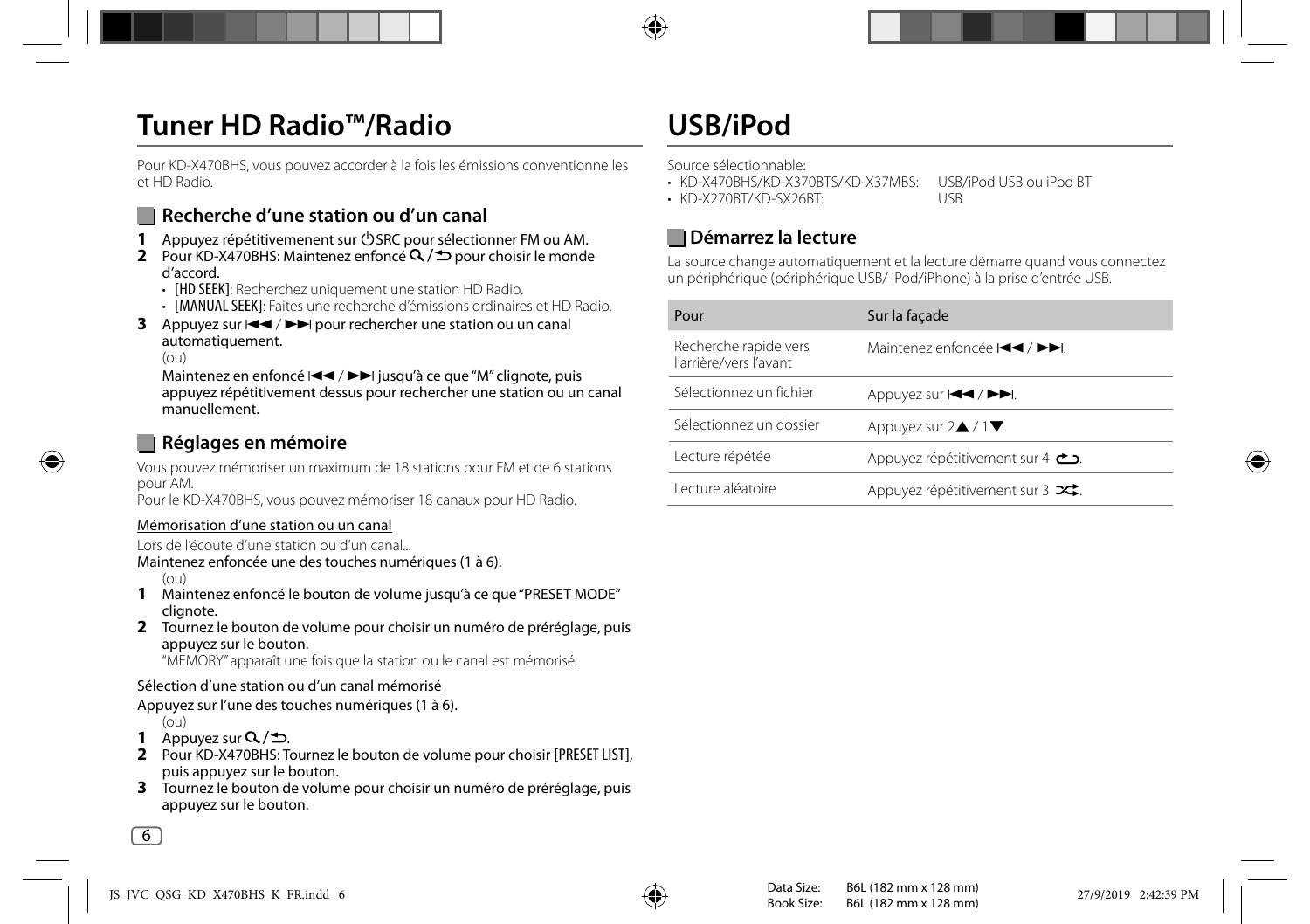## **Réglages du menu**

- **1** Maintenez enfoncée **□ ·**  $\ddot{\Omega}$  pour entrer en réglages du menu.
- **2** Tournez le bouton de volume pour choisir un élément, puis appuyez sur le bouton.
- **3** Répétez l'étape **2** jusqu'à ce que l'élément souhaité soit sélectionné ou activé.
- **4** Appuyez sur □ ☆ pour quitter.

Pour retourner à l'option de réglage précédente, appuyez sur  $Q/\spadesuit$ .

- Reportez-vous au MANUEL D'INSTRUCTIONS sur les sites web suivant pour une explication détaillée de chaque élément: <http://www.jvc.net/cs/car/>
- La disponibilité de chaque élément varient en fonction du modèle.

### Éléments du menu

| [EQ SETTING]                                                                         | $\mathbb{R}^{\mathbb{Z}}$    | Sélectionne un égaliseur préréglé ou ajuste vos propres                                                                                                                                                                                                   |
|--------------------------------------------------------------------------------------|------------------------------|-----------------------------------------------------------------------------------------------------------------------------------------------------------------------------------------------------------------------------------------------------------|
| [AUDIO CONTROL]:<br><b>ISOUND EFFECTI</b><br>[DISPLAY]<br>[COLOR]<br>[TUNER SETTING] | $\mathbb{R}^2$<br>÷<br>$\pm$ | réglages du son.<br>Règle vos réglages audio préférés.<br>Règle votre effet sonore préféré.<br>Règle votre commande préférée pour la fenêtre d'affichage.<br>Règle votre couleur d'éclairage préférée pour les touches.<br>Réglages pour la source radio. |
| <b>ISIRIUS XM1</b>                                                                   | $\ddot{\cdot}$               | Réglages pour le tuner Sirius XM.                                                                                                                                                                                                                         |
| [BT MODE]                                                                            | ÷                            | Réglages pour l'utilisation d'un périphérique Bluetooth.                                                                                                                                                                                                  |
| [REMOTE APP]                                                                         | $\mathbb{R}^{\mathbb{Z}}$    | Réglages pour l'utilisation d'un smartphone pour commander                                                                                                                                                                                                |
|                                                                                      |                              | cet appareil.                                                                                                                                                                                                                                             |
| <b>IMIC GAIN1*1</b>                                                                  | $\ddot{\phantom{a}}$         | Règle la sensibilité d'un microphone.                                                                                                                                                                                                                     |
| <b>INR LEVEL1*1</b>                                                                  |                              | Ajuste du niveau de réduction de bruit.                                                                                                                                                                                                                   |
| [ECHO CANCEL]*1:                                                                     |                              | Ajuste le temps de retard d'annulation de l'écho.                                                                                                                                                                                                         |
| [SYSTEM]                                                                             | $\mathbb{R}^{\mathbb{Z}}$    | Réglages pour cet appareil.                                                                                                                                                                                                                               |
| [CLOCK]                                                                              | t.                           | Règle l'horloge.                                                                                                                                                                                                                                          |
| [ENGLISH]                                                                            |                              | : Sélectionne la langue pour le menu et les informations sur le<br>morceau.                                                                                                                                                                               |
| [ESPANOL]                                                                            |                              | : Sélectionne la langue pour le menu et les informations sur le<br>morceau.                                                                                                                                                                               |
| [FRANCAIS]*2                                                                         |                              | : Sélectionne la langue pour le menu et les informations sur le<br>morceau.                                                                                                                                                                               |
| [DEMO MODE]                                                                          | ÷                            | Met en ou hors service la démonstration des affichages.                                                                                                                                                                                                   |

\*1 Utilisable uniquement pendant que vous parlez au téléphone.

\*2 Uniquement pour le KD-X470BHS/KD-X370BTS/KD-X37MBS.

## **Exemples de certains réglages utilisés fréquemment**

### **Réglage du niveau de caisson de grave**

**1** Maintenez enfoncée ロ・・・・ pour entrer en réglages du menu.<br>この<br>ロハ



**2** Tournez le bouton de volume dans le sens des aiguilles d'une montre pour choisir [AUDIO CONTROL], puis appuyez sur le bouton.

$$
\mathcal{M} \text{ will be computed as } \mathcal{M} \to \mathcal{M}
$$

**3** Tournez le bouton de volume dans le sens des aiguilles d'une montre pour choisir [SUBWOOFER SET], puis appuyez sur le bouton.

SUBWOOFER SET

**4** Tournez le bouton de volume dans le sens des aiguilles d'une montre pour choisir [ON], puis appuyez sur le bouton.



**5** Tournez le bouton de volume dans le sens des aiguilles d'une montre pour choisir [SUB.W LEVEL], puis appuyez sur le bouton.

$$
\bigcirc
$$
 **SUBU LEVEL**  $\rightarrow$ 

- **6** Appuyez sur le bouton de volume si [PRE-OUT] apparaît sur l'affichage.
	- PRE-OUT
- **7** Tournez le bouton de volume pour ajuster le niveau de caisson de grave, puis appuyez sur le bouton.

$$
\mathbb{Q} \text{ sum } \text{ for } \Rightarrow \mathbb{Q}^{\text{max}}
$$

Suite à la page suivante...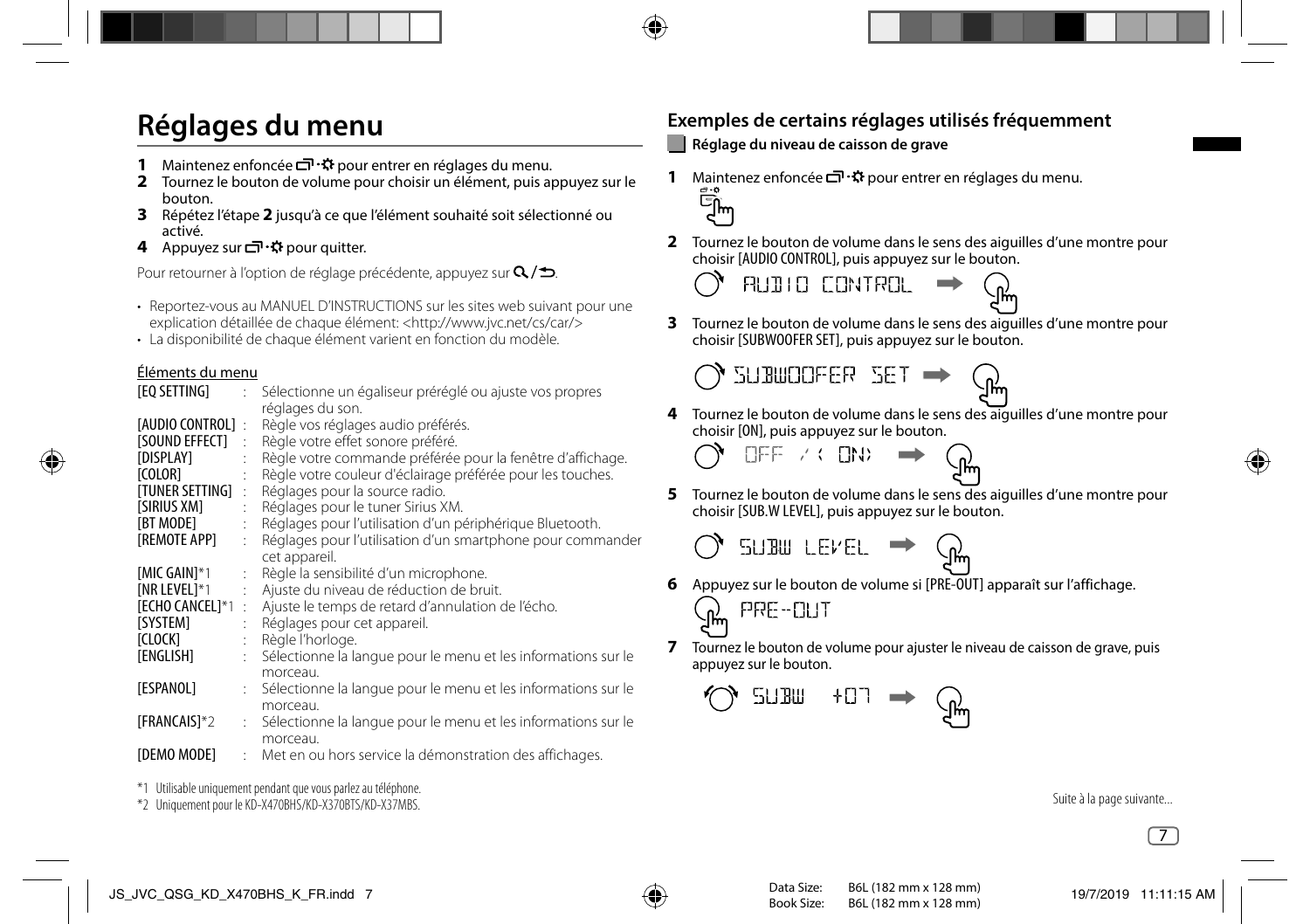**8** Appuyez sur  $\Box \cdot \ddot{x}$  pour quitter le menu de réglage.<br>  $\Box$ <br>  $\Box$ 

#### **Remarque:**

Pour le KD-X270BT/KD-SX26BT, vous devez régler [SPK/PRE OUT] sur [REAR/SUB.W] ou [SUB.W/SUB.W] avant de faire les réglages du niveau de caisson de grave.

### **Réglage de la couleur d'éclairage**

Pour le KD-X470BHS/KD-X370BTS/KD-X37MBS, vous pouvez régler votre couleur d'éclairage préférée pour chaque zone.





**1** Maintenez enfoncée  $\Box \ddot{\mathbf{r}}$  pour entrer en réglages du menu.<br>  $\mathbb{E}$ 



**2** Tournez le bouton de volume dans le sens des aiguilles d'une montre pour choisir [COLOR], puis appuyez sur le bouton.

$$
\bigcirc
$$
  $CLOR$   $\rightarrow$   $\bigcirc$ 

**3** Appuyez sur le bouton de volume si [PRESET] apparaît sur l'affichage.

PRESET

**4** Tournez le bouton de volume pour choisir une zone ([ALL ZONE], [ZONE 1], [ZONE 2]), puis appuyez sur le bouton.



**5** Tournez le bouton de volume pour choisir une couleur, puis appuyez sur le bouton.



• [COLOR 01] à [COLOR 49]<br>• [USER]: La couleur que vous avez créée pour [DAY COLOR]<br>• ou [NIGHT COLOR] apparaît.

- [COLOR FLOW01] à [COLOR FLOW03]: La couleur change à une vitesse différente.
- [CRYSTAL]/[FLOWER]/[FOREST]/[GRADATION]/[OCEAN]/ [RELAX]/[SUNSET]: Le motif de couleur sélectionné apparaît. (Sélectionnable uniquement quand [ALL ZONE] est choisi à l'étape 4.)
- **6** Répétez l'étape 4 et l'étape 5 pour régler la couleur pour les autres zones.
- **7** Appuyez sur □ ☆ pour quitter.



## **Autres informations**

Pour les opérations de lecture des sources **AUX**, **Spotify**, **Pandora®**, **SiriusXM® Radio**, **AMAZON ALEXA** , reportez-vous au MANUEL D'INSTRUCTIONS sur le site web suivant: <http://www.jvc.net/cs/car/>

• La disponibilité de chaque source varie en fonction du modèle.

#### **Remarque pour les spécifications**

Plage de fréquences Bluetooth: 2,402 GHz — 2,480 GHz Puissance de sortie RF Bluetooth (E.I.R.P.): +4 dBm (MAX), Classe d'alimentation 2 Impédance d'enceinte:  $40 - 80$ Tension de fonctionnement: Batterie de voiture 12 V CC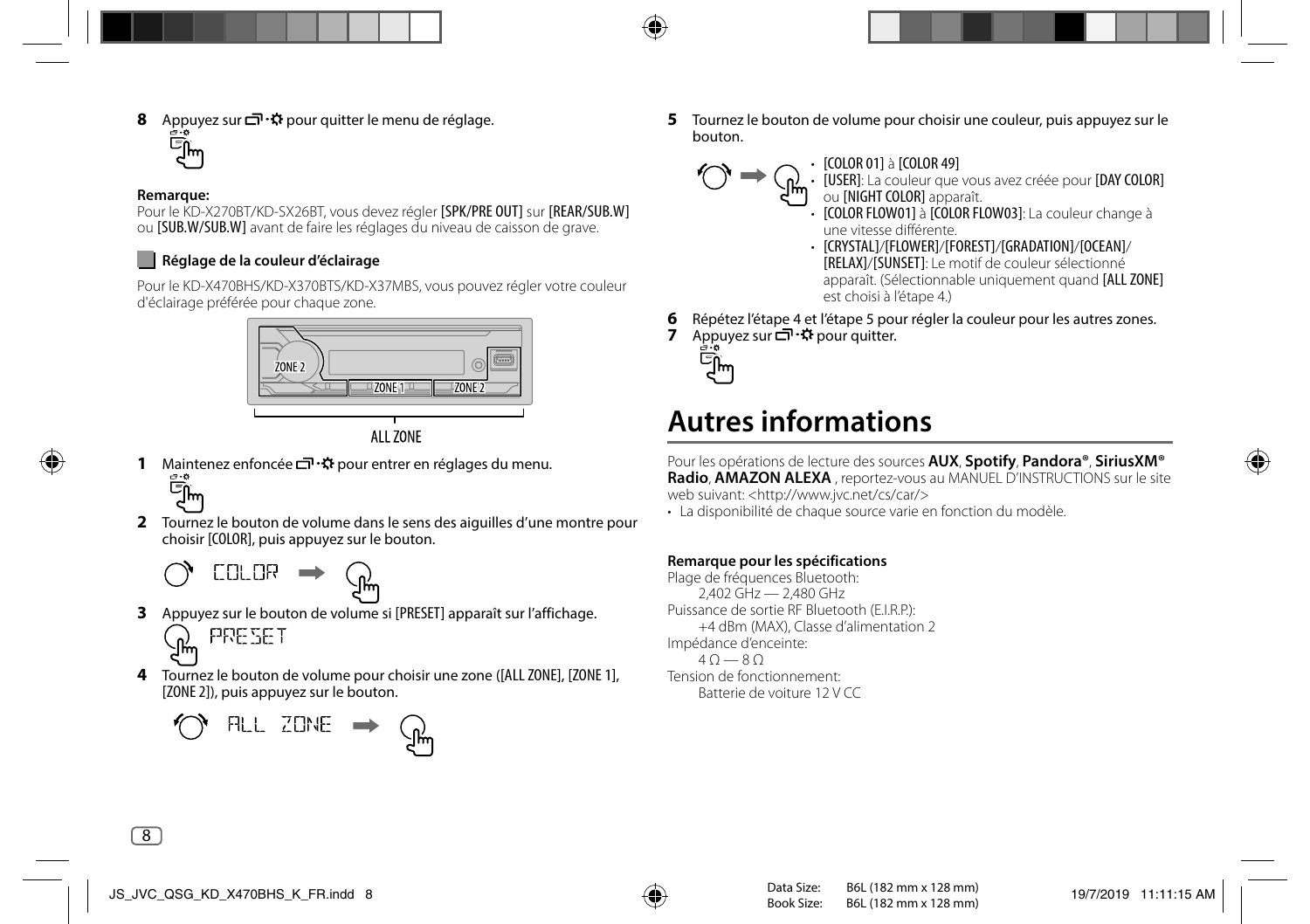## **Bluetooth®**

- En fonction de la version Bluetooth, du système d'exploitation et de la version du micrologiciel de votre téléphone portable, la fonction Bluetooth peut ne pas fonctionner avec cet appareil.
- Assurez-vous d'activer la fonction Bluetooth du périphérique pour réaliser les opérations suivantes.
- La condition du signal varie en fonction de l'environnement.

## **Connectez le microphone**

Branchez le microphone fourni sur la prise d'entrée du microphone ou sur le connecteur d'entrée femelle sur le panneau arrière.





Fixez si nécessaire en utilisant des serre-câbles (non fourni).

### **Faites le pairage et connectez un périphérique Bluetooth pour la première fois**

- **1** Appuyez sur **SRC** pour mettre l'appareil sous tension.
- **2** Recherchez et sélectionnez le nom de votre récepteur ("KD-X470BHS"/ "KD-X370BTS"/"KD-X37MBS"/"KD-X270BT"/"KD-SX26BT") sur le périphérique Bluetooth.
- **3** Réalisez (A) ou (B) en fonction de ce qui apparait sur l'affichage. Pour certains périphériques Bluetooth, la séquence de pairage peut varier en fonction des étapes décrites ci-dessous.

### (A) "[Nom du périphérique]"  $\rightarrow$  "XXXXXX"  $\rightarrow$  "VOL – YES"  $\rightarrow$  "BACK – NO"

 "XXXXXX" est un code à 6 chiffres généré aléatoirement pendant chaque pairage.

- Assurez-vous que les codes qui apparaissent sur l'appareil et le périphérique Bluetooth sont les mêmes.
- Appuyez sur le bouton de volume pour valider le code.
- Utilisez le périphérique Bluetooth pour valider le code.

### (B) "[Nom du périphérique]"  $\rightarrow$  "VOL – YES"  $\rightarrow$  "BACK – NO"

- Appuyez sur le bouton de volume pour démarrer le pairage.
- $\boxed{2}$  Si "PAIRING"→ "PIN 0000" défile sur l'affichage, entrez le code PIN "0000" sur le périphérique Bluetooth.
	- Si seul "PAIRING" apparaît, utilisez le périphérique Bluetooth pour confirmer le pairage.

"PAIRING COMPLETED" apparaît quand le pairage est terminé et " $\mathbf{S}$ " s'allume quand la connexion Bluetooth est établie.

## **Répondre à un appel**

#### Appuyez sur  $\mathbf{t}$  –  $\mathbf{0}$  ou sur le bouton de volume.

- Pour ajuster le volume du téléphone entre [00] et [35], tournez le bouton de volume.
- Pour terminer un appel, maintenez enfoncé  $\mathbf{t}$   $\mathbf{0}$  ou le bouton de volume.

### **Lecteur audio via Bluetooth**

- **1** Appuyez répétitivement sur **OSRC** pour sélectionner BT AUDIO.
	- Pour KD-X270BT/KD-SX26BT: Appuyer sur n permet d'accéder directement à BT AUDIO.
- **2** Commandez le lecteur audio via Bluetooth pour démarrer la lecture.

| Sur la façade                                      |
|----------------------------------------------------|
| Appuyez sur le bouton de volume.                   |
| Appuyez sur $2\triangle$ / $1\blacktriangledown$ . |
| Appuyez sur l< kg>l /                              |
| Maintenez enfoncée III / PPI.                      |
| Appuyez répétitivement sur 4 <b>c</b>              |
| Appuyez répétitivement sur $3 \rightarrow$         |
|                                                    |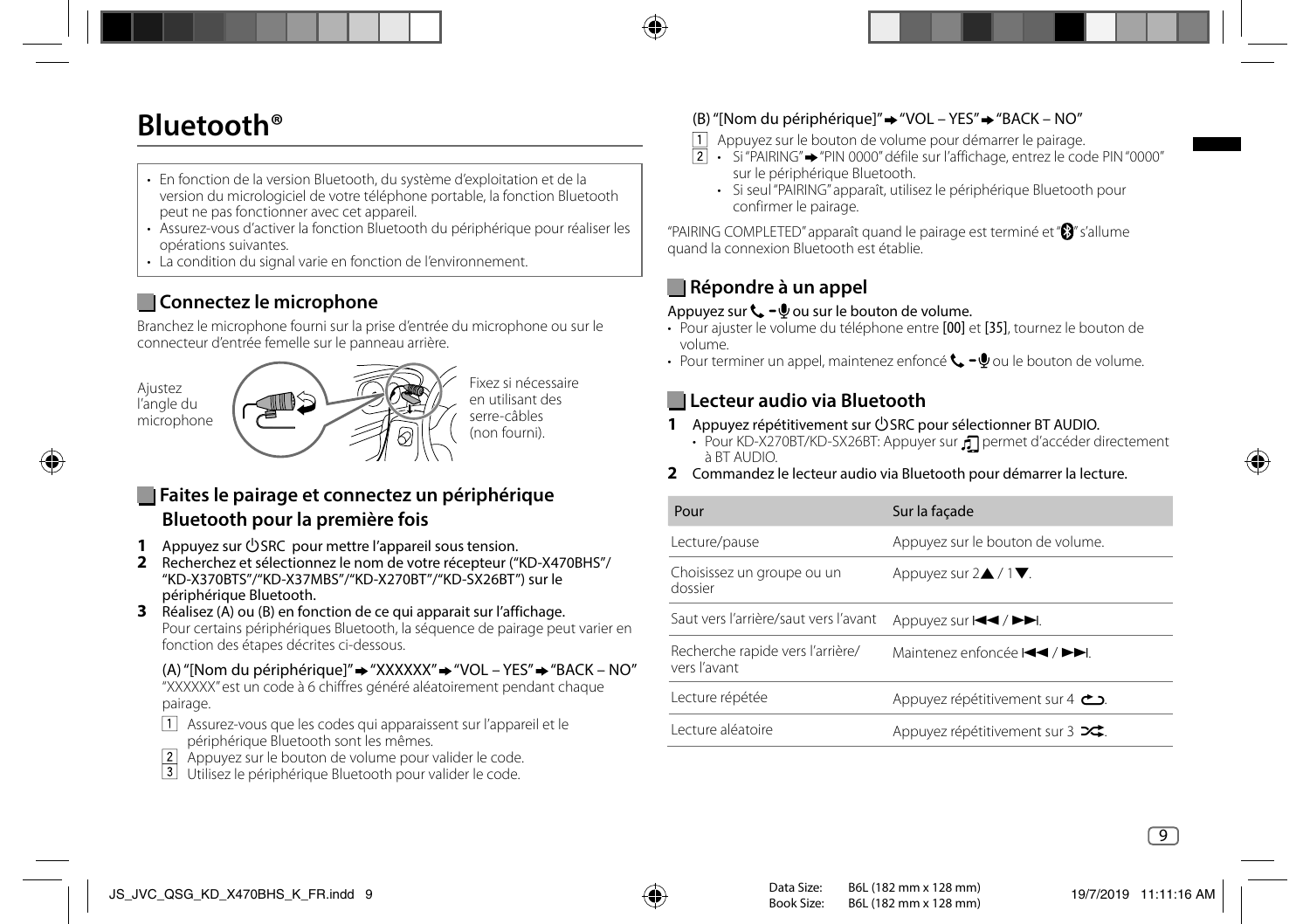## **Instalación/Conexión**

Esta sección es para los instaladores profesionales.

Para fines de seguridad, deje que un profesional realice el cableado y el montaje. Consulte con un distribuidor de productos de audio para automóviles.

## **ADVERTENCIA**

- La unidad puede utilizarse solamente con una fuente de alimentación de 12 V CC con negativo a masa.
- Desconecte el terminal negativo de la batería antes de realizar el cableado y el montaje.
- Para evitar un cortocircuito, no conecte el cable de la batería (amarillo) ni el cable de encendido (rojo) al chasis del vehículo o cable de conexión a masa (negro).
- Para evitar cortocircuitos:
	- Utilice una cinta de vinilo para aislar los cables no conectados.
	- Asegúrese de volver a conectar a masa esta unidad al chasis del automóvil después de la instalación.
- Para proteger los cables, asegúrelos con abrazaderas de cables y con una cinta de vinilo, enrolle los cables que entran en contacto con partes metálicas.

## **PRECAUCIÓN**

- Instale esta unidad en la consola de su vehículo. No toque las partes metálicas de la unidad durante o un poco después del uso de la unidad. Las partes metálicas, tales como el disipador de calor o la carcasa, pueden estar muy calientes.
- No conecte los cables  $\ominus$  de los altavoces al chasis del vehículo, al cable de conexión a masa (negro) o en paralelo.
- Conecte altavoces con una potencia máxima de más de 50 W. Si la potencia máxima de los altavoces es inferior a 50 W, cambie el ajuste [AMP GAIN] para evitar daños en los mismos.
- Monte la unidad a un ángulo de menos de 30˚.
- Si el mazo de conductores de su vehículo no dispone de terminal de encendido, conecte el cable de encendido (rojo) al terminal de la caja de fusibles del vehículo, el cual suministrará una alimentación de 12 V CC y podrá conectarse y desconectarse mediante la llave de encendido.
- Mantenga todos los cables alejados de las partes metálicas disipadoras de calor.
- Después de instalar la unidad, compruebe que las lámparas de freno, las luces intermitentes, el limpiaparabrisas, etc. funcionen satisfactoriamente.
- Si se funde el fusible, en primer lugar asegúrese de que los cables no estén en contacto con el chasis del vehículo y, a continuación, reemplace el fusible usado por otro del mismo régimen.

## **Procedimiento básico**

- **1** Quite la llave del interruptor de encendido; después, desconecte el terminal  $\ominus$  de la batería del automóvil.
- **2** Conecte los cables correctamente. Consulte "Conexión del cableado" en la página 3.
- **3** Instale la unidad en su automóvil. Consulte lo siguiente "Instalación de la unidad (montaje en el tablero)".
- **4** Conecte el terminal  $\ominus$  de la batería del automóvil.<br>**5** Pulse (<sup>l</sup>) SRC para encender la unidad.
- **5** Pulse B SRC para encender la unidad.
- **6** Extraiga la placa frontal y reinicialice la unidad en menos de 5 segundos. Consulte "Cómo reinicializar" en la página 4.

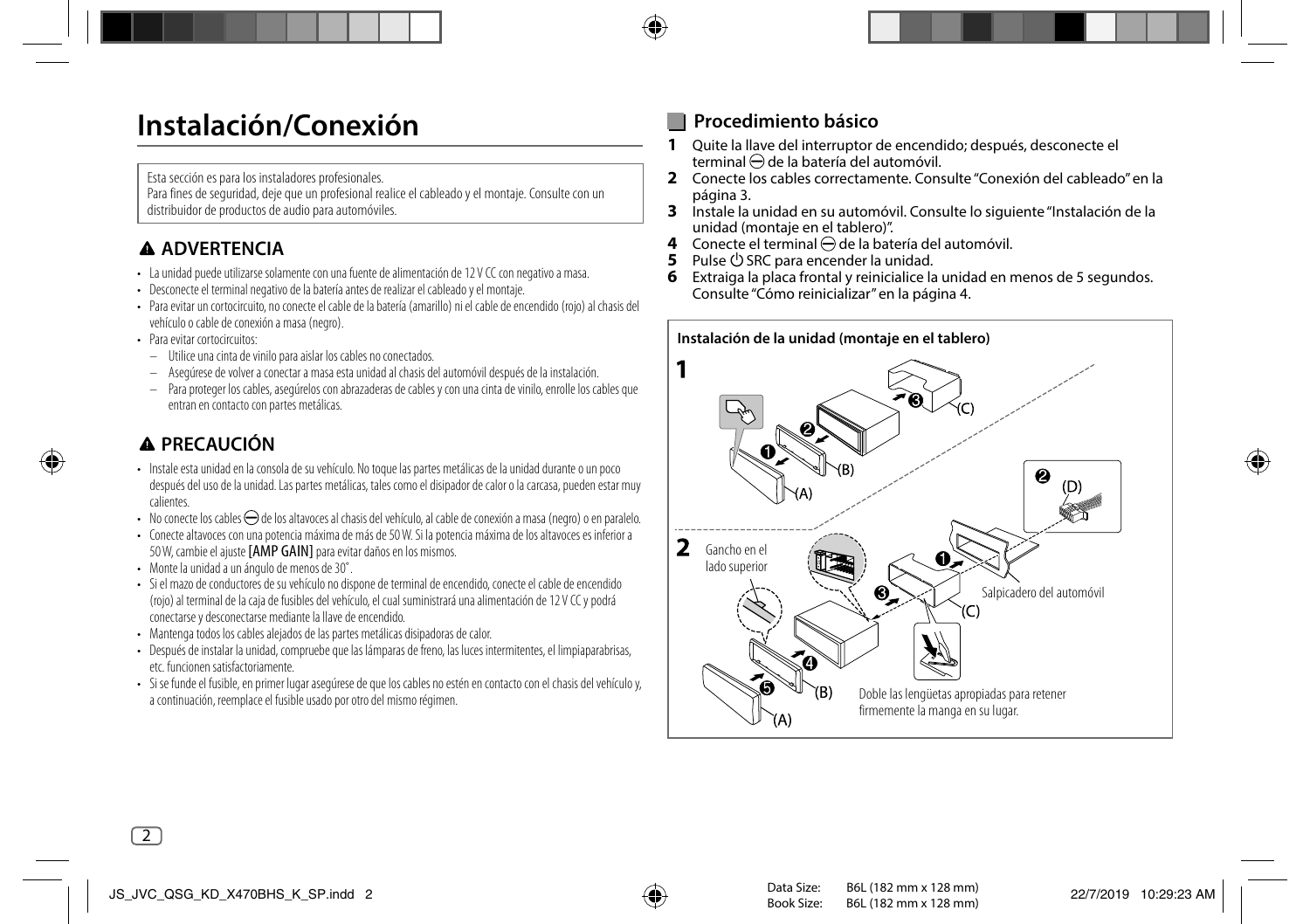## **Instalación de la unidad (sin manguito de montaje)**

- **1** Retire de la unidad, el manguito de montaje y la placa embellecedora.
- **2** Alinee los orificios de la unidad (en ambos lados) con la ménsula de montaje del vehículo y asegure la unidad con los tornillos (disponibles en el mercado).



 Utilice solo los tornillos especificados. El uso de tornillos incorrectos puede dañar la unidad.



### **Lista de piezas (suministradas)**

- $(A)$  Placa frontal  $(x1)$
- (B) Placa embellecedora (×1)
- (C) Manguito de montaje (×1)
- (D) Mazo de conductores (×1)
- (E) Herramienta de extracción (×2)

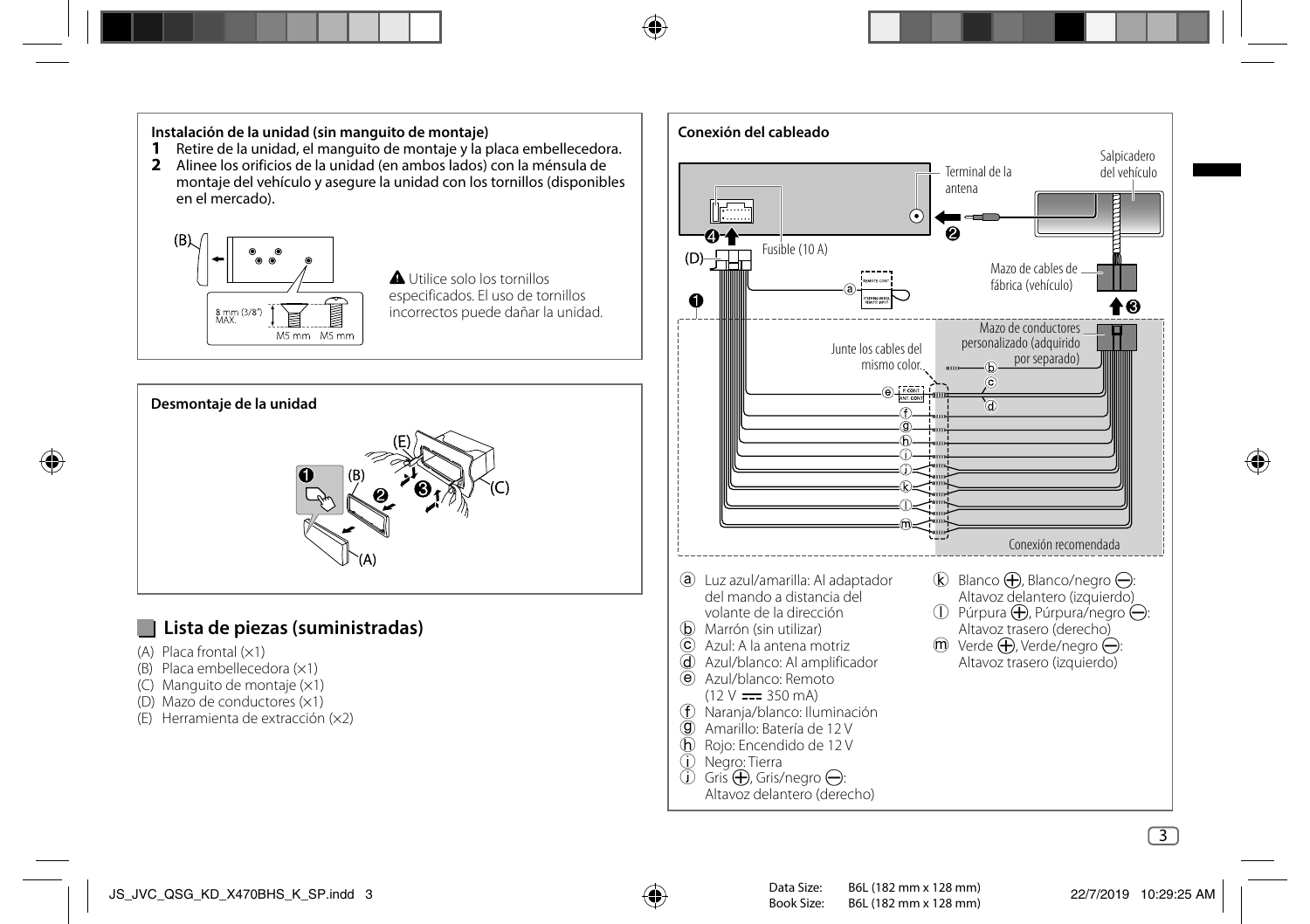## **Antes del uso**

## **IMPORTANTE**

- Antes de utilizar este producto y para asegurar su uso correcto, lea esta guía por completo. En especial, lea y observe las Advertencias y Precauciones incluidas en esta guía.
- Guarde la guía en un lugar seguro y accesible para futuras consultas.

## **ADVERTENCIA**

No utilice ninguna función que pueda desviar su atención mientras está conduciendo el vehículo.

## **PRECAUCIÓN**

#### Ajuste del volumen:

- Ajuste el volumen a un nivel que le permita oír los ruidos del exterior para impedir accidentes.
- Antes de reproducir fuentes digitales, baje el volumen para evitar que el repentino aumento del nivel de salida cause daños a los altavoces.

#### General:

- Evite el uso de dispositivos externos cuando puedan afectar la seguridad de conducción.
- Asegúrese de tener una copia de respaldo de todos los datos importantes. No aceptamos responsabilidad alguna por la pérdida de los datos grabados.
- Para evitar cortocircuitos, nunca coloque ni deje objetos metálicos (por ejemplo, monedas o herramientas metálicas) dentro de la unidad.
- Dependiendo del tipo de vehículo, la antena se extiende automáticamente cuando se enciende la unidad con el cable de control de antena conectado. Apague la unidad cuando estacione en un lugar con techo bajo.

## **Puntos básicos (en la placa frontal)**



\*2 Una de las informaciones en pantalla admite el Efecto de sincronización de música. El color de iluminación o el nivel de brillo de los botones cambia y se sincroniza con el nivel de música.

pantalla\*2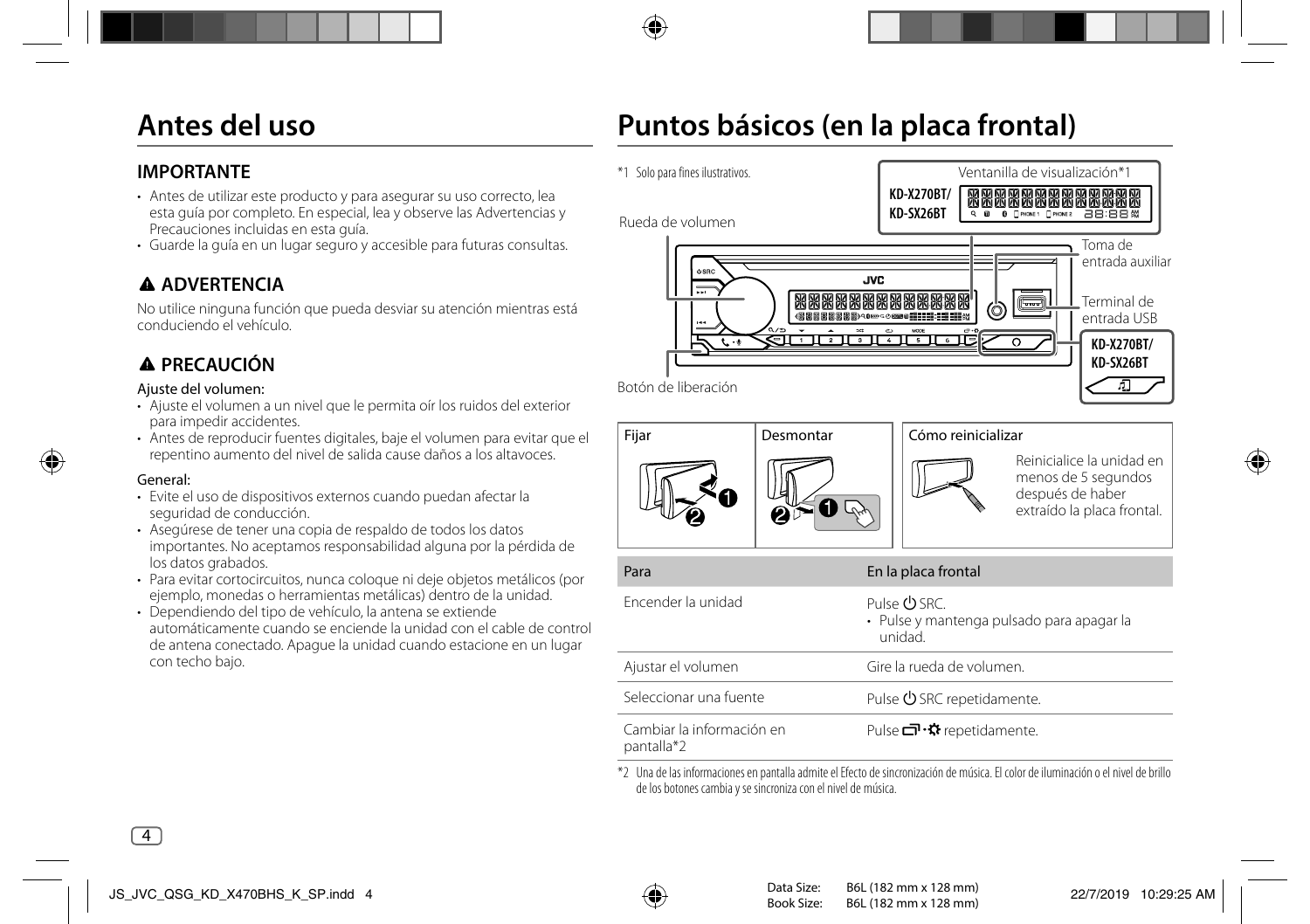## **Procedimientos iniciales**

## **1 Cancele la demostración**

Cuando enciende la unidad por primera vez (o [FACTORY RESET] está ajustado a [YES]), en la pantalla se muestra: "CANCEL DEMO" "PRESS" "VOLUME KNOB"

- **1** Pulse la rueda de volumen. Se selecciona [YES] para la configuración inicial.
- **2** Pulse de nuevo la rueda de volumen. Aparece "DEMO OFF".

## **2 Ajuste del reloj y la fecha**

- 1 Pulse y mantenga pulsado コ · な.
- **2** Gire la rueda de volumen para seleccionar [CLOCK] y, a continuación, pulse la rueda.

#### Para ajustar el reloj

- **3** Gire la rueda de volumen para seleccionar [CLOCK ADJUST] y, a continuación, pulse la rueda.
- **4** Gire la rueda de volumen para realizar los ajustes y, a continuación, pulse la rueda.

Aiuste la hora en el orden de "Hora" → "Minutos".

- **5** Gire la rueda de volumen para seleccionar [CLOCK FORMAT] y, a continuación, pulse la rueda.
- **6** Gire la rueda de volumen para seleccionar [12H] o [24H] y, a continuación, pulse la rueda.

#### Para ajustar la fecha

- **7** Gire la rueda de volumen para seleccionar [DATE SET] y, a continuación, pulse la rueda.
- **8** Gire la rueda de volumen para realizar los ajustes y, a continuación, pulse la rueda.

Ajuste la fecha en el orden de "Día" "Mes" "Año".

### **9** Pulse *□* · ◆ para salir.

Para volver al elemento de ajuste anterior, pulse  $Q/\spadesuit$ .

## **3 Realice los ajustes básicos**

- **1** Pulse y mantenga pulsado  $\Box \neg \Box$
- **2** Gire la rueda de volumen para seleccionar un elemento (consulte la siguiente tabla) y, a continuación, pulse la rueda.
- **3** Repita el paso **2** hasta que se seleccione o active el elemento deseado.
- **4** Pulse  $\blacksquare$ <sup>1</sup>  $\Omega$  para salir.

Para volver al elemento de ajuste anterior, pulse  $Q/\spadesuit$ .

Predeterminado: [XX]

| <b>ISYSTEM1</b>         |                                                                                                                                  |
|-------------------------|----------------------------------------------------------------------------------------------------------------------------------|
| <b>TKEY BEEPT</b>       | (No aplicable si se ha seleccionado crossover de 3 vías.)<br>[ON]: Activa el tono de pulsación de teclas. ; [OFF]: Se desactiva. |
| <b>IFACTORY RESET1</b>  | [YES]: Se restablecen los ajustes predeterminados (excepto la emisora<br>memorizada). ; [NO]: Se cancela.                        |
| <b>ICLOCKI</b>          |                                                                                                                                  |
| <b>ICLOCK DISPLAY1</b>  | [ON]: La hora del reloj siempre se visualiza en la pantalla cuando la unidad<br>está apagada. ; [OFF]: Se cancela.               |
| <b><i>TENGLISHT</i></b> |                                                                                                                                  |
| <b><i>TESPANOLI</i></b> | Seleccione el idioma de visualización para el menú y la información de la<br>música, si corresponde.                             |
| <b>IFRANCAIS1*</b>      | Por defecto, se selecciona [ENGLISH].                                                                                            |

\* Sólo para KD-X470BHS/KD-X370BTS/KD-X37MBS.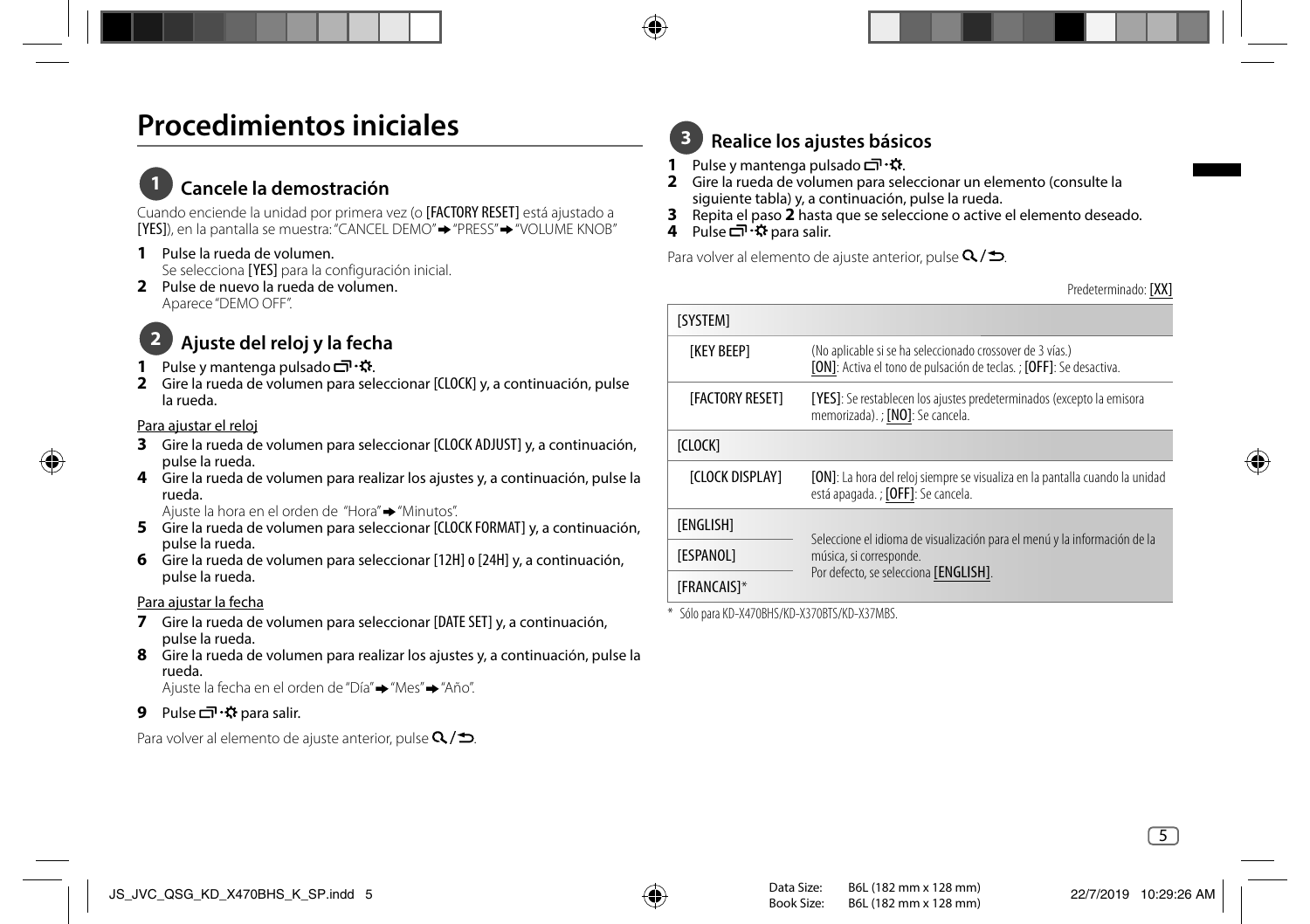## **Sintonizador HD Radio™/Radio**

Para KD-X470BHS, puede sintonizar tanto transmisiones convencionales y emisiones de HD Radio.

### **Busca una emisora o un canal de radio**

- **1** Pulse COSRC repetidamente para seleccionar FM o AM.
- **2** Para KD-X470BHS: Pulse y mantenga pulsado  $Q / D$  para seleccionar el modo de sintonización.
	- [HD SEEK]: Busca sólo emisión de HD Radio.
	- [MANUAL SEEK]: Busca tanto emisiones convencionales como HD Radio.
- **3** Pulse  $\blacktriangleleft$  /  $\blacktriangleright$  para la búsqueda automática de una emisora o un canal.  $(n)$

Pulse y mantenga pulsado  $\blacktriangleleft \land \blacktriangleright \blacktriangleright$ l hasta que parpadee "M" y, a continuación, pulse repetidamente para la búsqueda manual de una emisora o un canal.

### **Ajustes en la memoria**

Puede almacenar hasta 18 emisoras de FM y 6 emisoras de AM en la memoria. Con KD-X470BHS, puede almacenar 18 canales de HD Radio.

#### Guarde una emisora o un canal

Mientras escucha una emisora o un canal....

- Pulse y mantenga pulsado uno de los botones numéricos (1 a 6). (o)
- **1** Pulse y mantenga pulsada la rueda de volumen hasta que "PRESET MODE" parpadee.
- **2** Gire la rueda de volumen para seleccionar un número de preajuste y, a continuación, pulse la rueda. Aparece "MEMORY" una vez que la emisora o el canal esté almacenado.

#### Seleccione una emisora o canal guardado

Pulse uno de los botones numéricos (1 a 6).

- (o)
- **1** Pulse  $Q/\mathbf{D}$
- **2** Para KD-X470BHS: Gire la rueda de volumen para seleccionar [PRESET LIST] y, a continuación, pulse la rueda.
- **3** Gire la rueda de volumen para seleccionar un número de preajuste y, a continuación, pulse la rueda.

## **USB/iPod**

Fuente seleccionable:

- KD-X470BHS/KD-X370BTS/KD-X37MBS: USB/iPod USB o iPod BT
- KD-X270BT/KD-SX26BT: USB

### **Inicie la reproducción**

La fuente cambia automáticamente y la reproducción se inicia al conectar un dispositivo (dispositivo USB/ iPod/iPhone) al terminal de entrada USB.

| Para                              | En la placa frontal                                                                                                                                |
|-----------------------------------|----------------------------------------------------------------------------------------------------------------------------------------------------|
| Retroceder/avanzar<br>rápidamente | Pulse y mantenga pulsado $\blacktriangleleft \blacktriangleleft \blacktriangleleft \blacktriangleright \blacktriangleright \blacktriangleright$ I. |
| Seleccionar un archivo            | Pulse H44 / PPI.                                                                                                                                   |
| Seleccionar una carpeta           | Pulse $2 \triangle 71$ .                                                                                                                           |
| Repetir reproducción              | Pulse 4 <sup>c</sup> repetidamente.                                                                                                                |
| Reproducción aleatoria            | Pulse 324 repetidamente.                                                                                                                           |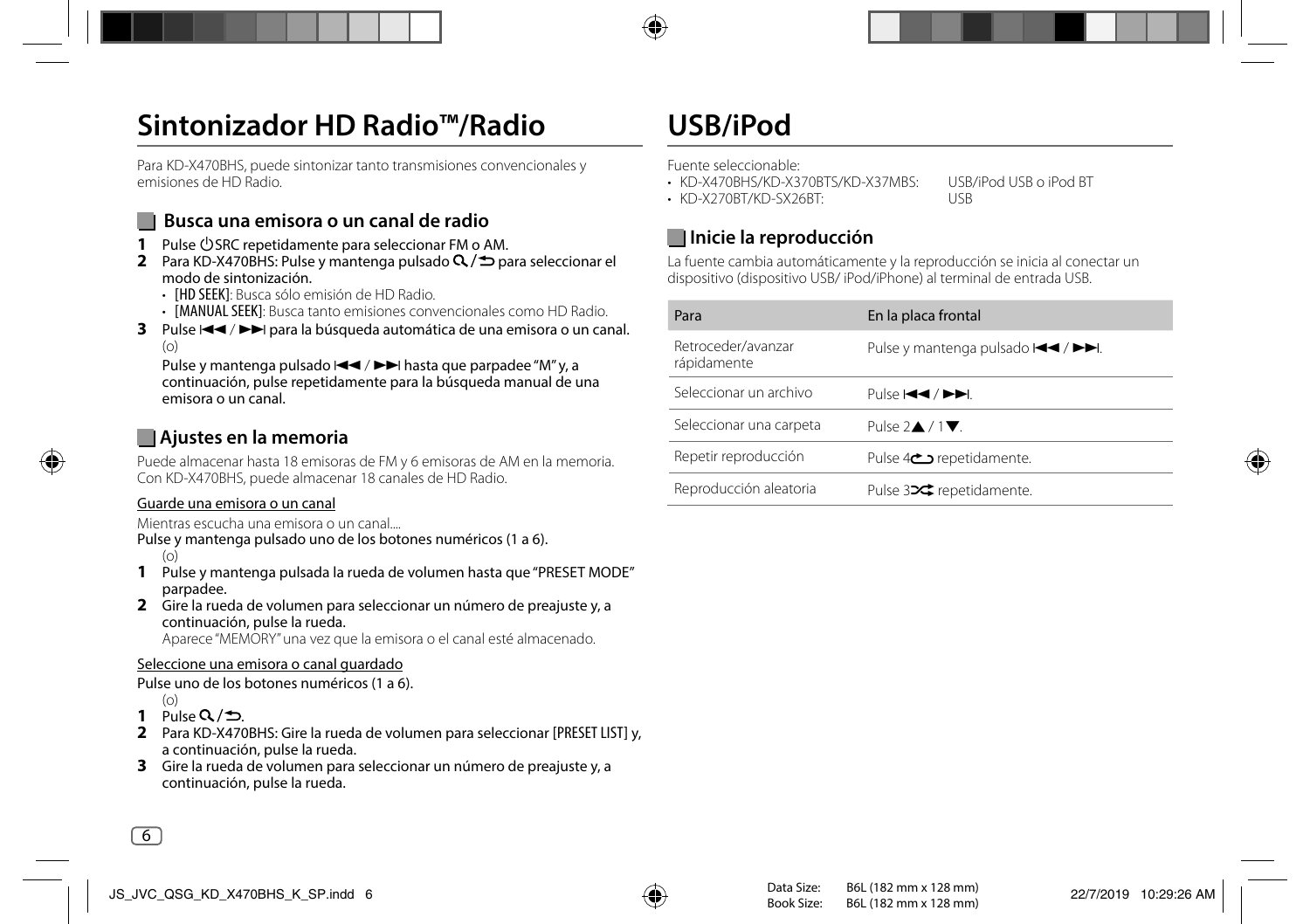## **Ajustes del menú**

- **1** Pulse y mantenga pulsado **□ · ☆** para acceder a los ajustes del menú.
- **2** Gire la rueda de volumen para seleccionar un elemento y, a continuación, pulse la rueda.
- **3** Repita el paso 2 hasta que se seleccione o active el elemento deseado.
- **4** Pulse *p* · 夺 para salir.

Para volver al elemento de ajuste anterior, pulse  $Q/\spadesuit$ .

- Para obtener más detalles sobre cada una de las opciones, consulte el MANUAL DE INSTRUCCIONES en el siguiente sitio web: <http://www.jvc.net/cs/car/>
- La disponibilidad de cada opción varía según el modelo.

#### Elementos del menú

| [EQ SETTING]            |                | : Selecciona un ecualizador preajustado o realiza sus propios<br>ajustes de sonido. |
|-------------------------|----------------|-------------------------------------------------------------------------------------|
| <b>TAUDIO CONTROL1:</b> |                | Establece sus ajustes de audio preferidos.                                          |
|                         |                | [SOUND EFFECT] : Establece el efecto de sonido preferido.                           |
| [DISPLAY]               |                | : Establece su control preferido para la ventanilla de                              |
|                         |                | visualización.                                                                      |
| [COLOR]                 |                | Establece el color de iluminación preferido para los botones.                       |
| <b>ITUNER SETTING1</b>  | $\ddot{\cdot}$ | Configuración de la fuente de radio.                                                |
| <b>ISIRIUS XM1</b>      | ÷              | Configuración del sintonizador Sirius XM.                                           |
| <b>IBT MODE1</b>        |                | Configuración utilizando un dispositivo Bluetooth.                                  |
| [REMOTE APP]            |                | Configuración utilizando un smartphone para controlar esta                          |
|                         |                | unidad.                                                                             |
| [MIC GAIN]*1            |                | : Establece la sensibilidad del micrófono.                                          |
| <b>INR LEVEL1*1</b>     |                | Ajusta el nivel de reducción de ruido.                                              |
| <b>FECHO CANCELI*1:</b> |                | Ajusta el tiempo de retardo de cancelación de eco.                                  |
| <b>ISYSTEM1</b>         | t.             | Configuración de esta unidad.                                                       |
| <b>TCLOCK1</b>          |                | Ajusta el reloj.                                                                    |
| <b>TENGLISH1</b>        | ÷              | Selecciona el idioma para el menú y la información de música.                       |
| [ESPANOL]               |                | Selecciona el idioma para el menú y la información de música.                       |
| <b>IFRANCAIS1*2</b>     |                | : Selecciona el idioma para el menú y la información de música.                     |
| <b>IDEMO MODE1</b>      |                | : Activa o desactiva la demostración en pantalla.                                   |
|                         |                |                                                                                     |

\*1 Aplicable solamente mientras se habla por teléfono.

\*2 Sólo para KD-X470BHS/KD-X370BTS/KD-X37MBS.

## **Ejemplos de algunos ajustes de uso frecuente**

### **Ajuste del nivel de subwoofer**

- **1** Pulse y mantenga pulsado  $\Box \neg \ddot{\cdot}$  para acceder a los ajustes del menú. س∬ِ
- **2** Gire la rueda de volumen en sentido horario para seleccionar [AUDIO CONTROL] y, a continuación, pulse la rueda.
	- AUDIO CONTROL
- **3** Gire la rueda de volumen en sentido horario para seleccionar [SUBWOOFER SET] y, a continuación, pulse la rueda.

**4** Gire la rueda de volumen en sentido horario para seleccionar [ON] y, a continuación, pulse la rueda.

**NEE / CIND** 

SUBWOOFER SET

**5** Gire la rueda de volumen en sentido horario para seleccionar [SUB.W LEVEL] y, a continuación, pulse la rueda.

$$
\bigcirc
$$
 **SUBW LEVEL**  $\rightarrow$  (

- **6** Pulse la rueda de volumen si [PRE-OUT] se muestra en la pantalla.
	- PRE-OUT .<br>^
- **7** Gire la rueda de volumen para ajustar el nivel de subwoofer y, a continuación, pulse la rueda.

$$
\bigcirc_{\mathcal{A}}\text{sum} \quad \text{for} \quad \mathcal{A}
$$

Continúa en la página siguiente...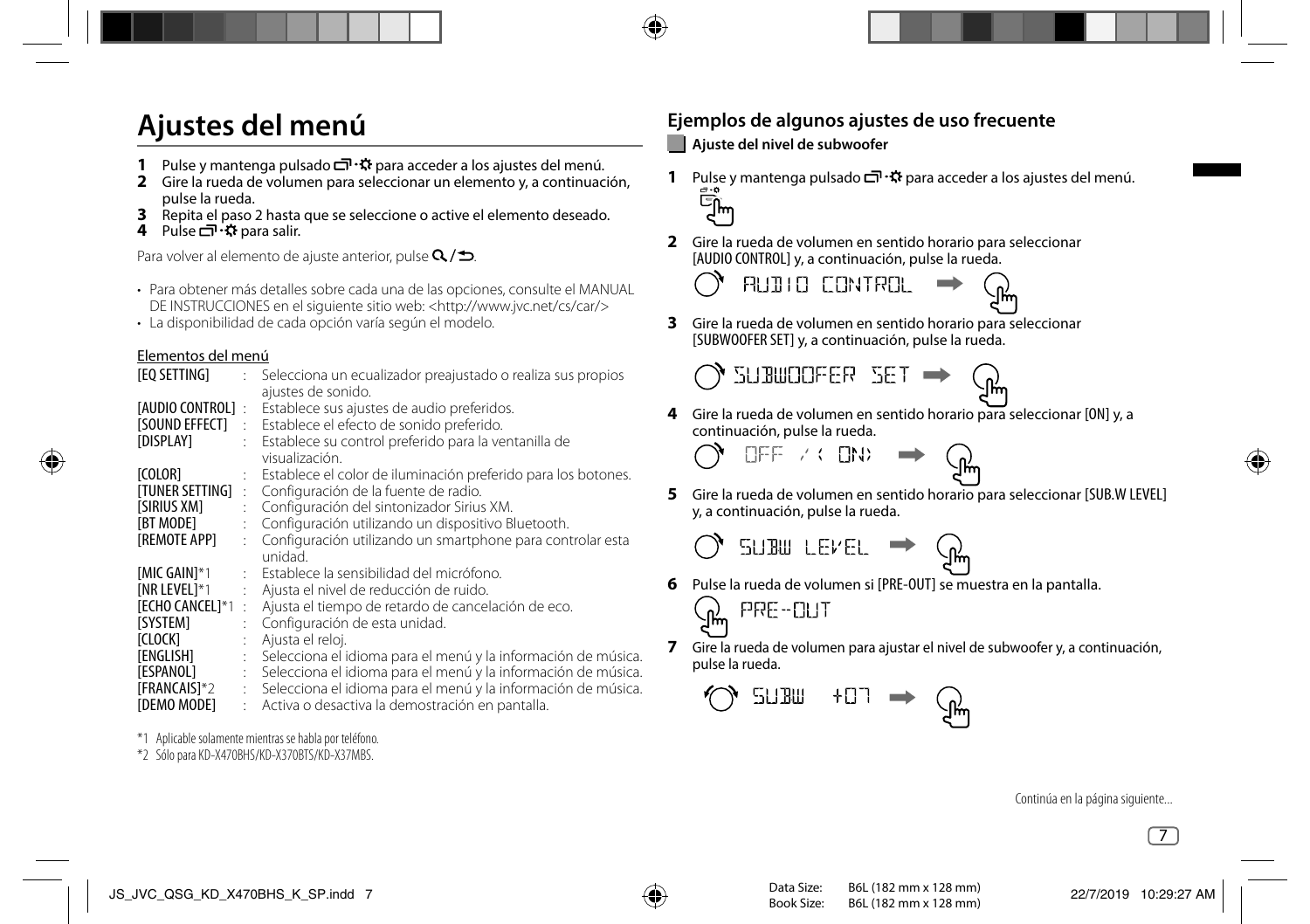**8 Pulse**  $\Box \cdot \ddot{\mathbf{x}}$  **para salir del menú de ajuste.**<br>  $\overline{\mathbf{C}}$ **m** 

#### **Nota:**

Para KD-X270BT/KD-SX26BT, deberá ajustar [SPK/PRE OUT] a [REAR/SUB.W] o [SUB.W/SUB.W] antes de realizar los ajustes de nivel de subwoofer.

#### **Ajuste del color de iluminación**

Para KD-X470BHS/KD-X370BTS/KD-X37MBS, el color de iluminación preferido se puede ajustar para cada zona.





- **1** Pulse y mantenga pulsado  $\Box \neg \ddot{\cdot} \ddot{\cdot}$  para acceder a los ajustes del menú. سانے
- **2** Gire la rueda de volumen en sentido horario para seleccionar [COLOR] y, a continuación, pulse la rueda.

$$
\bigcirc_{\hspace{-3pt}\text{C}}\hspace{3pt}\text{CRLOR} \rightarrow \mathbb{G}
$$

**3** Pulse la rueda de volumen si [PRESET] se muestra en la pantalla.

$$
\mathcal{P}_{\text{max}}
$$

**4** Gire la rueda de volumen para elegir una zona ([ALL ZONE], [ZONE 1], [ZONE 2]) y, a continuación, pulse la rueda.

$$
\bigcirc
$$
 
$$
\qquad \bigcirc
$$
 
$$
\qquad \bigcirc
$$
 
$$
\qquad \bigcirc
$$

**5** Gire la rueda de volumen para seleccionar un color y, a continuación, pulse la rueda.

• [COLOR 01] a [COLOR 49]

$$
\text{supp}(A) \to \text{supp}(A)
$$

• [USER]: Se muestra el color que ha creado para [DAY COLOR] o [NIGHT COLOR].

- [COLOR FLOW01] a [COLOR FLOW03]: El color cambia según las velocidades.
- [CRYSTAL]/[FLOWER]/[FOREST]/[GRADATION]/[OCEAN]/ [RELAX]/[SUNSET]: Se muestra el patrón del color seleccionado. (Puede seleccionarse sólo si se selecciona [ALL ZONE] en el paso 4.)
- **6** Repita los pasos 4 y 5 para definir el color para las otras zonas.
- **7** Pulse □ ·☆ para salir.



## **Otras informaciones**

Con respecto a las operaciones de reproducción de las fuentes **AUX**, **Spotify**, **Pandora®**, **SiriusXM® Radio**, **AMAZON ALEXA** , consulte el MANUAL DE INSTRUCCIONES en el siguiente sitio web: <http://www.jvc.net/cs/car/>

• La disponibilidad de cada fuente varía según el modelo.

#### **Nota sobre las especificaciones**

Rango de frecuencia Bluetooth:  $2,402$  GHz  $-2,480$  GHz Potencia de salida de RF Bluetooth (E.I.R.P.): +4 dBm (MAX), potencia clase 2 Impedancia del altavoz:  $40 - 80$ Voltaje de trabajo: Batería de 12 V CC para vehículos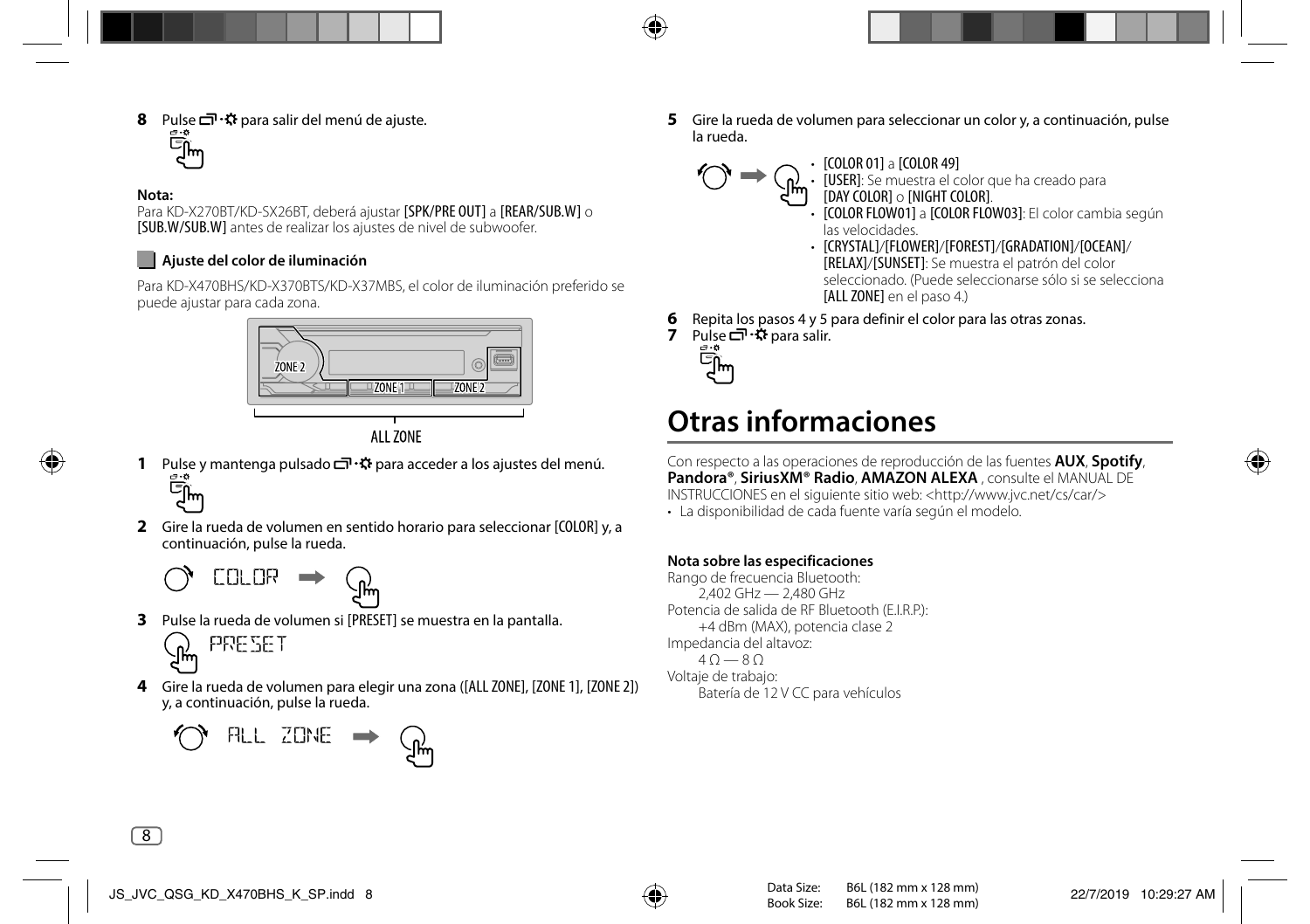## **Bluetooth®**

- Las funciones Bluetooth podrían no funcionar con esta unidad, dependiendo de la versión de Bluetooth, del sistema operativo y de la versión de firmware de su teléfono móvil.
- Para realizar las siguientes operaciones, asegúrese de activar la función Bluetooth del dispositivo.
- Las condiciones de la señal varían dependiendo del entorno.

## **Conecte el micrófono**

Conecte el micrófono suministrado al terminal de entrada de micrófono o la toma de entrada de micrófono en el panel trasero.

Ajuste el ángulo del micrófono



Asegúrelo mediante abrazaderas para cable (no suministradas) si fuera necesario.

### **Emparejar y conectar por primera vez un dispositivo Bluetooth**

- **1** Pulse (<sup>I</sup>)SRC para encender la unidad.
- **2** Busque y seleccione el nombre de su receptor ("KD-X470BHS"/ "KD-X370BTS"/"KD-X37MBS"/"KD-X270BT"/"KD-SX26BT") en el dispositivo Bluetooth.
- **3** Realice (A) o (B) dependiendo de los datos mostrados en la pantalla. En el caso de algunos dispositivos Bluetooth, la secuencia de emparejamiento puede diferir de lo descrito en los siguientes pasos.

#### (A) "[Nombre del dispositivo]" → "XXXXXX" → "VOL – YES" → "BACK – NO"

 "XXXXXX" es una clave de 6 dígitos que se genera aleatoriamente durante cada emparejamiento.

- $\Box$  Asegúrese de que las claves que aparecen en la unidad coincidan con las que aparecen en el dispositivo Bluetooth.
- Pulse la rueda de volumen para confirmar la clave.
- Opere el dispositivo Bluetooth para confirmar la clave.

### (B) "[Nombre del dispositivo]" $\rightarrow$  "VOL – YES" $\rightarrow$  "BACK – NO"

- Pulse la rueda de volumen para iniciar el emparejamiento.
- $\boxed{2}$  Si "PAIRING"  $\rightarrow$  "PIN 0000" aparece en la pantalla, ingrese el código PIN "0000" en el dispositivo Bluetooth.
	- Si solo aparece "PAIRING", opere el dispositivo Bluetooth para confirmar el emparejamiento.

El mensaje "PAIRING COMPLETED" aparece cuando ha finalizado el emparejamiento; "<sup>3</sup>" se iluminará cuando se establezca la conexión Bluetooth.

### **Contestar una llamada**

#### Pulse  $\mathbf{t}$  –  $\mathbf{0}$  o la rueda de volumen.

- Para ajustar el volumen del teléfono de [00] a [35], gire la rueda de volumen.
- Para finalizar una llamada, pulse y mantenga pulsado  $\leftarrow -\Phi$ o la rueda de volumen.

### **Reproductor de audio a través de Bluetooth**

- **1** Pulse USRC repetidamente para seleccionar BT AUDIO.
	- Para KD-X270BT/KD-SX26BT: Si pulsa  $\sqrt{ }$  se accede directamente a BT AUDIO.
- **2** Para iniciar la reproducción, utilice el reproductor de audio a través de Bluetooth.

| Para                                         | En la placa frontal                                           |
|----------------------------------------------|---------------------------------------------------------------|
| Reproducción/pausa                           | Pulse la rueda de volumen.                                    |
| Seleccione un grupo o carpeta                | Pulse $2\triangle$ / $1\blacktriangledown$ .                  |
| Omisión hacia atrás/omisión<br>hacia delante | Pulse 144 / PPI.                                              |
| Retroceder/avanzar rápidamente               | Pulse y mantenga pulsado I <del><i< del=""> / ▶▶I.</i<></del> |
| Repetir reproducción                         | Pulse 4 <sup><math>\bigcirc</math></sup> repetidamente.       |
| Reproducción aleatoria                       | Pulse 32 <sup>c</sup> repetidamente.                          |